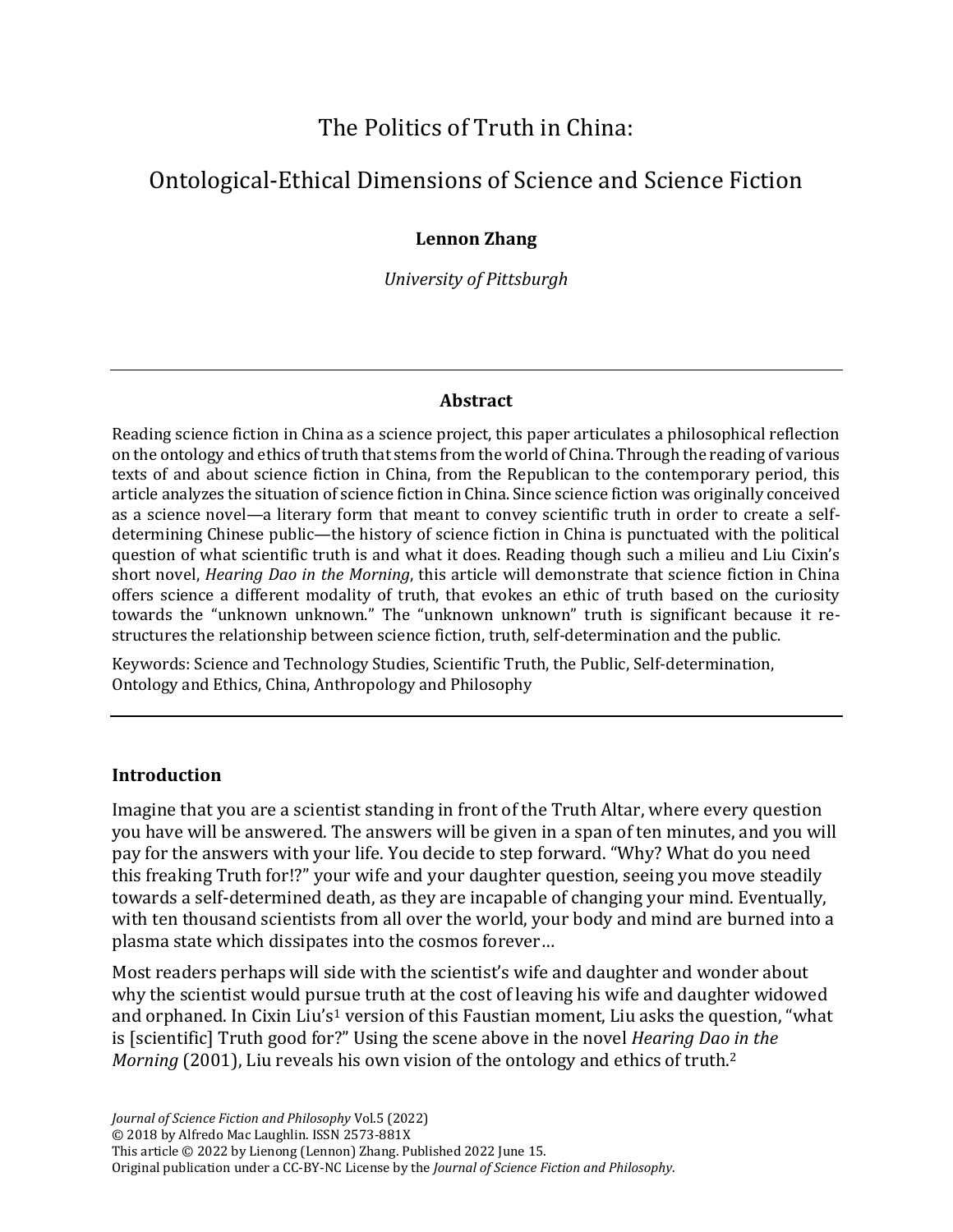What is truth? And what is it good for? This paper attempts to answer these questions from the situation<sup>3</sup> of science fiction from China. Historically, unlike the science fiction genre in the Soviet bloc or the West, Chinese science fiction was written and read with the expectation of being educational and modernizing. Moreover, Chinese science fiction was also expected to deliver scientific truth to the Chinese public.

Rather than challenging such expectations, most of the Chinese science fiction writers, readers, scientists and state officials in the 80s were increasingly invested in the politicalliterary-scientific debate of how to make science fiction more truthful, or, as the politics became increasingly volatile, of how to eliminate and purge untruthful science fiction writers and their works. In the middle of this political disaster, the seemingly apolitical question of how exactly science fiction can deliver scientific truth to the public was now placed on stage in Chinese public life.

Such is the milieu in which Liu starts his career as a science fiction writer. While Liu Cixin is certainly not the only one who experiences the volatile and intertwining philosophies and politics regarding science fiction and scientific truth, Liu's short novel *Hearing Dao in the Morning* can be read as a continuation of the political symptoms of Chinese science fiction, as well as a philosophical solution to the question of how to mediate the relationship between science fiction, its ethical responsibilities toward the public, the truth it tells and the value behind it, and its own self-determination.

Therefore, through reading *Hearing Dao in the Morning*, my paper will attempt to develop an ontology and ethics of truth that responds to the situation of Chinese science fiction. Just what kind of ontology of truth is developed when Chinese science fiction is under the constant evaluation of its truth-telling educational value? What kind of ethical/political actions are then made possible through this new ontology of truth? I will argue that Liu's novel develops a "truth" focused on beauty beyond perception, in contrast to the "truth" of accumulation of informational knowledge.

I will argue that an ontology of "unknown unknown" truth can be developed. By this I mean a scientific truth that, through changing the scope of human perception, remakes the relationship between humans and the world. I use the term "unknown unknown" in contrast with "known unknown." A "known unknown" truth is generated through experimental science and hypothesis testing—a process by which scientific knowledge is generated through the negation of false hypothesis. In the "known unknown" ontology of truth, science fiction is no more than a simple method of delivering scientific information to the general public, a puppet that delivers the puppeteers' intentions. Under the "known unknown" truth, the ethical actualization of science fiction and its writers consists in the writers' faithful and successful injection of scientific knowledge and information into the public's mind. In contrast to the "known unknown" truth, the "unknown unknown" truth focuses on the aesthetic and perception of the known universe, where scientific truth is the way through which human beings connect with the universe beyond their consciousness. Under the "unknown unknown" truth, the ethical actualization of science fiction and its writers consists in the writers' efforts in transforming the public's perception of the universe to generate different relationships between human beings and the universe.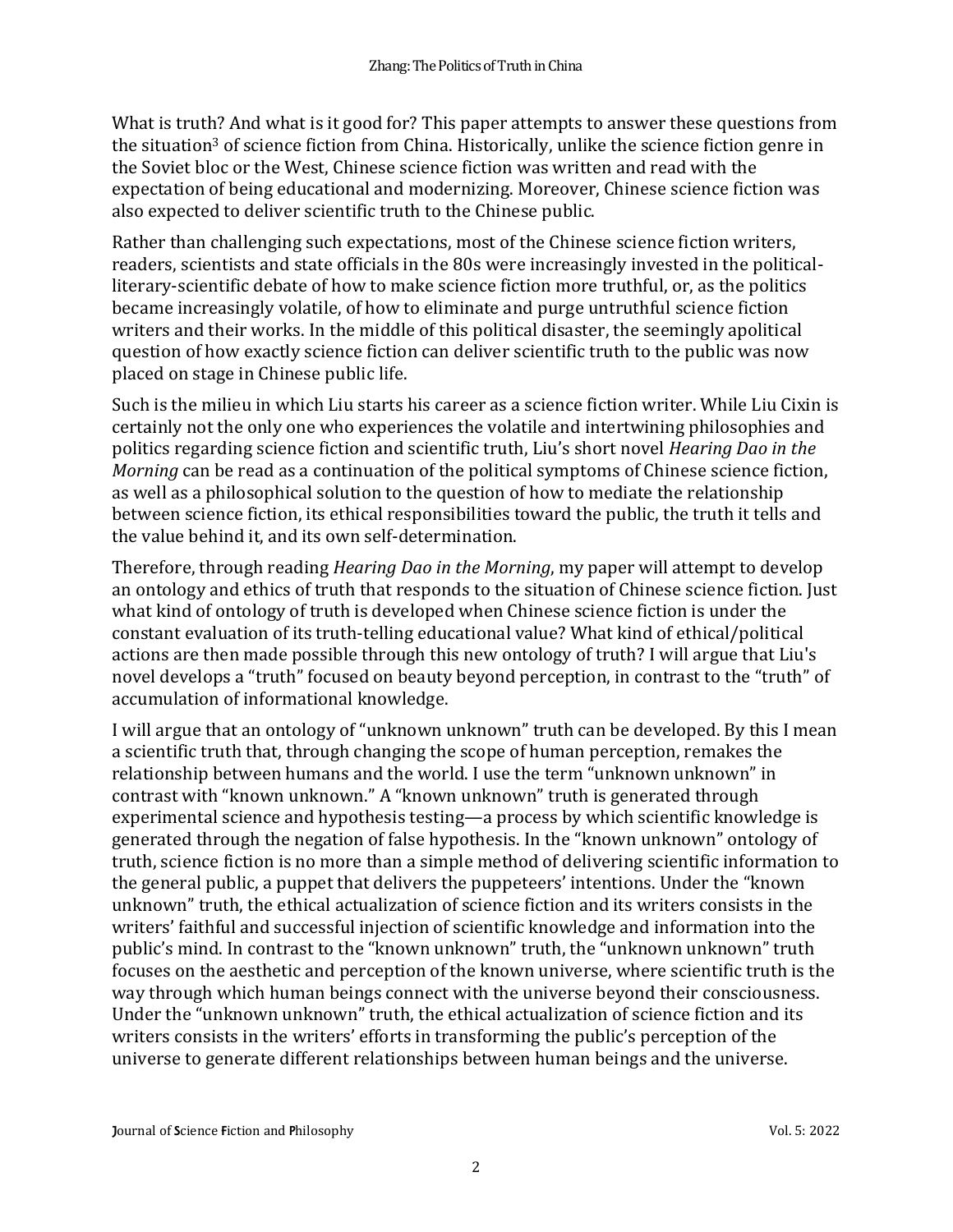Transmigrating from the "known unknown" truth to the "unknown unknown" truth, science fiction moved from being a passive deliverer to being an active contributor, from the margin of the political field to the center stage of the power play. To arrive at this conclusion, this paper will begin by tracking the history of the situation of science fiction in China.

Unlike Western and Soviet/Russian science fiction writings, in which different futures, alternative realities and thought experiments are at the core, Chinese science fiction writers have been expected to represent and announce the scientific truth. As a result, the Chinese genre of science fiction writing begins with the name of "science novel," with the primary aim of delivering scientific truth to awaken the Chinese public from their sleeping unreality.<sup>4</sup>

The initial science novels during the Republican period (1912-1949) soon gained (r)evolutionary momentum after the establishment of the People's Republic of China. At this point, science fiction not only needs to represent scientific truth, but also needs to show how such truth can reveal the realities of the next stage of socialist society, bringing the socialist techno-future to the present. However, after the Anti-spiritual Pollution Campaign in 1983, groups of science fiction writers were purged because they failed to achieve the task. Situating Liu's works within the history of contentious politics, my reading of Liu's work suggests that science fiction is meant to reveal the beauty of the reality of the universe, using the truth of "unknown unknown" to re-make humans' relationship with the universe.

Considering such history of science fiction and its relationship to scientific truth in China, Liu's short novel (and its historical context) should be read as a metalogue. Here, "metalogue"<sup>5</sup> is defined as a conversation of which its form is relevant to its subject (Bateson 2000, 2). In this historical conversation (what I shall call, "struggle") between science fiction as a form of delivering scientific truth and scientific truth as the content, Liu's short novel manipulates the form of science fiction to comment on the ontology and ethics of scientific truth.

Each metalogue turning I analyze in the paper (Republican science novels, Chinese socialist science fiction and Liu's *Hearing Dao in the Morning*) all share the theme of selfdetermination. The theme of self-determination is similarly emphasized in Stanislaw Lem's famous novel, *Solaris*, in which scientists are driven by the belief that they can use the scientific method to discover the truth about the nature of Solaris. But Lem's novel ends with the scientists' inability to discover such "truth," demonstrating the narcissism of the scientists' ego-centric enterprise in overcoming Solaris using scientific methods. This narcissism is reversed in Liu's novel as he celebrates the self-determination of scientists, which is demonstrated through abandoning their families and embracing death in exchange for truth.

Liu is not Lem. Lem mocks scientific truth because of Soviet cold-war politics and scientific egocentrism, but Liu needs to embrace scientific truth because of Chinese science fiction's root burden of delivering scientific truth and reality to the public. In the Chinese science fiction situation, Chinese citizens are benefited by gaining self-determination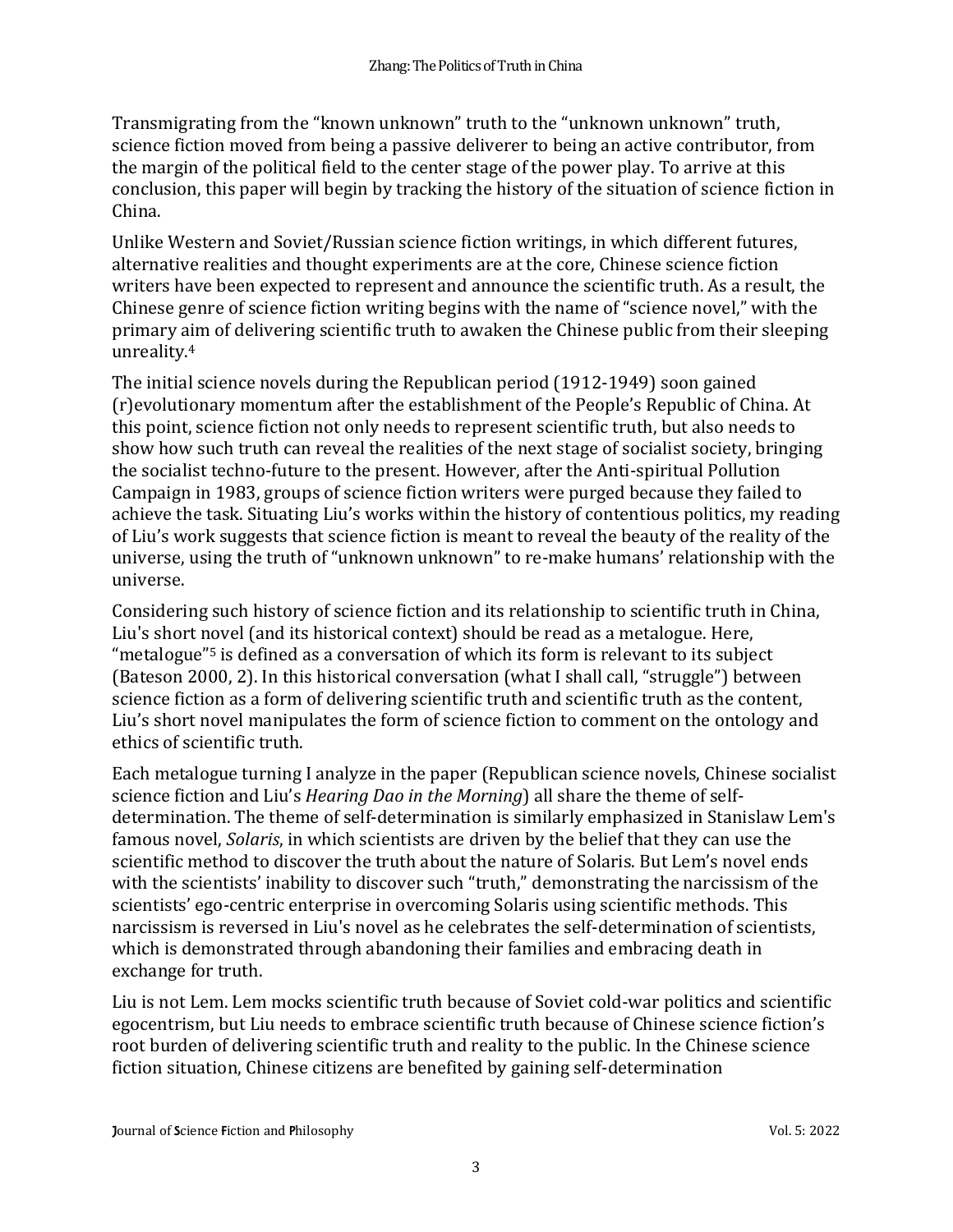through gaining a deeper understanding of the "reality" delivered, and the scientists and the science fiction writers are tasked to discover such reality through scientific truth. Through this exchange, science fiction and its writers in China become the means through which the Chinese public gains self-determination in deciding techno-political affairs (for example, health policies around the covid-19 outbreak or national transition to clean energy).

While the relationship between science fiction and the public might now appear unilateral and hierarchical, the permanence of dialectical criticism in the Chinese public pushes the relationship into the volatile and dangerous. In fact, even though science fiction writers are the assumed leaders of the public, their status can be easily overturned by the public which remains suspicious that science fiction does not deliver the truth. In order to survive the life-or-death threat of the overzealous public (not a mere exaggeration, as the influential writer Tong Enzheng had to go on exile in the University of Michigan, and Ye Yonglie had to stop writing science fiction altogether), Chinese science fictions find theories and practices of scientific truth vital and necessary. Consequently, the Chinese science fiction writers' articulation of ontologies of truth characterizes the situation of science fiction in China, and hence it is the focus of my analysis.

Through analyzing the situation of science fiction in China, this paper bridges the gap between anthropology of China, STS (science and technology studies) and philosophy of science and science fiction. In articulating philosophies of science fiction and scientific truth, this paper attempts to show how experts (in the case of this paper, the experts are the science fiction writers) organize the public socially and politically through scientific knowledge and truth.

The question of how technoscience and scientific knowledge organize and is organized by the social and the political has been important for scholars of STS. The field has diverged and metamorphosized from the foundational influences from history and philosophy of science. Differing from history and philosophy of science, STS most notably attempts to form an integrated understanding of technoscientific discovery and revolution within social contexts. STS scholars are most famous for recognizing how sciences and technologies are entangled with social relationships. This realization is also interwoven with what is referred to as "Latourization" (after the famous scholar Bruno Latour, who advocates the Actor Network Theory, ANT) which really dissolves scientific genius or historical inevitabilities into the web of social and power relationships of humans and nonhumans (Kemiksiz & Jensen 2018, 3; Lynch 2012, 450).

Realizing scientific truth claims within their (social) actor-network leads to diverging understandings of the meaning or the ethics of truth in the public realm. On the one hand, Latour himself advocates for an ethic of scientific truth in democratic liberation and consensus making. Primarily due to the environmental denialists' and flat earthers' ruthless antagonism towards scientific discourse, Latour argues for a model where each scientific actor-network has its own scientific "representative" who competes and examines each other's truth claims and networks in a democratic parliamentary setting. This, for Latour, ensures an ethics of truth lies at the level of liberating freedom of speech for the actor-networks.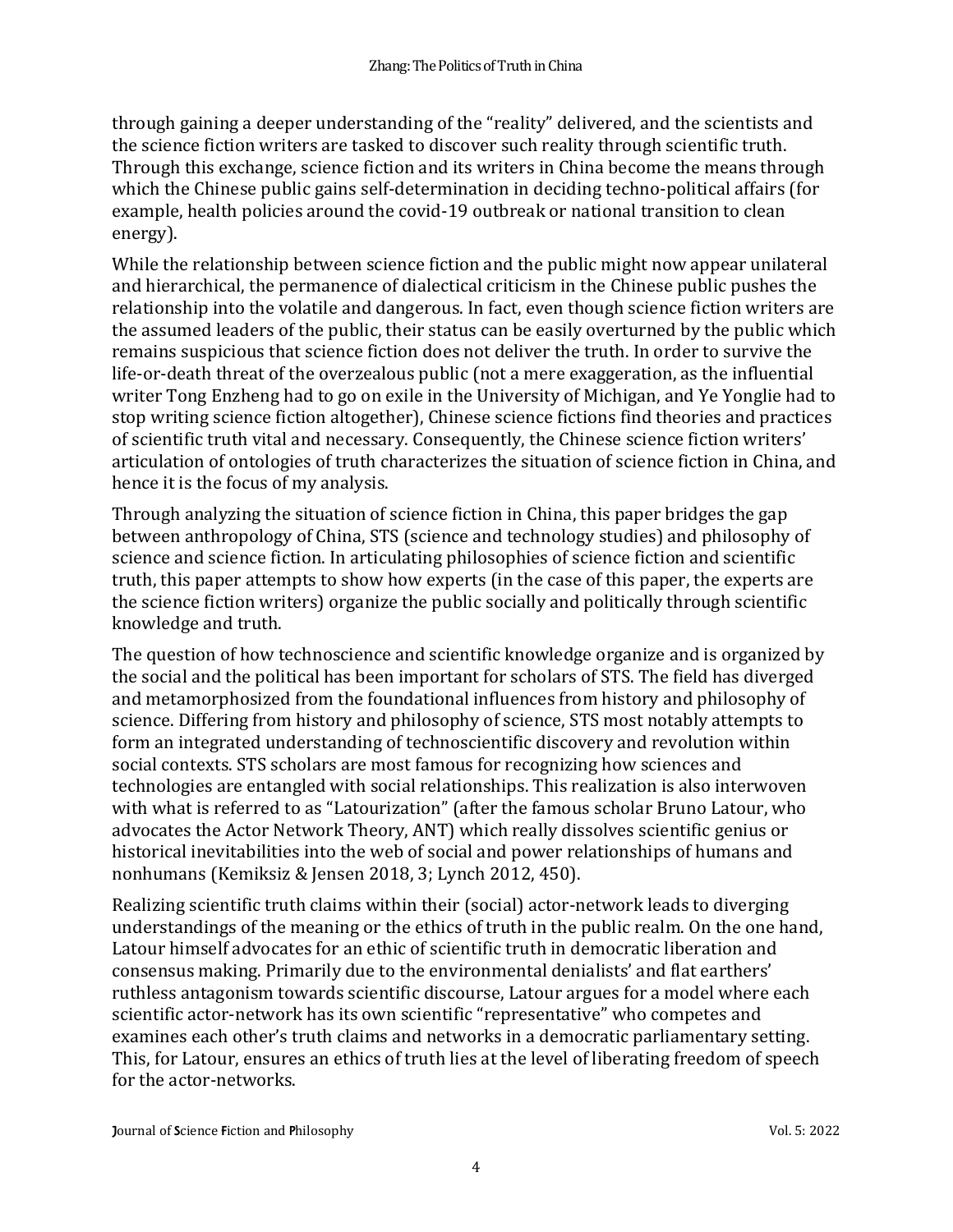On the other hand, the Harawaynian (2007, 72) response to Latour still refers its scientific ethics back to "sharing suffering," a form of Western humanitarianism extended into the nonhuman realm. Each nonhuman participant, though participating and contributing to scientific truth production, is exploited, as each nonhuman participant is often denied the benefits of the produced scientific truth. Scientific truth, according to Haraway, is the result of a collaboration between human and nonhuman entities. While humans have been long recognized as participants of the scientific truth production process and, therefore, as beneficiaries of the produced truth, nonhumans, such as lab rats, are denied its benefits as they are reduced to instrumental objects. To avoid both the reduction of nonhumans into objects and the violent abuse of their truth-making potentialities, scientific truth should be mobilized to concretely improve the conditions of nonhumans that participate in the truth production process. For example, the truth of lab rats' genetic system should both help cure human cancer and improve the lab rats' living conditions. Hence, the Harawaynian ethics of truth sees the value of truth in its capacity of ameliorating both human and nonhuman suffering.

While both Latour and Haraway attempt to suggest ethical conclusions from different perspectives, their answers about the ethics of truth remain unsatisfactory, as both ethics reference core liberal values, whether the value of truth for the democratic liberation of freedom or the humanitarian amelioration of suffering. These values are rejected in Liu's novel as he narrates a different ontology of truth that focuses on the level of the "unknown unknown." The "unknown unknown" and its fulfillment, as Liu's novel illustrates, is ultimately the truth's value. Liu's philosophically driven novel becomes relevant in relation both to the latest developments in Haraway-Latour STS and its intersection with anthropology. By reading Liu's novel as a historical metalogue commenting on the ontology and ethics of truth, I identify an ontology and ethics of truth in China that respond to what I would call an anthropological question of the ethics of truth.

In addition to STS, the anthropological question on the ethics of truth also concerns scholars of East Asia, who are interested in understanding science and technology within the social and cultural fabrics of East Asia. A vibrant debate indeed comes to fruition in the publication *Can Science and Technology Save China?* (Greenhough 2020, 8). Such debate claims that a distinctive "Chinese" science and technology regulated by Foucauldian governmentality exists differently from the dominant Euro-American counterparts. Other efforts include research epistemology in medicines and natural history (Nappi 2009, 9), technological reasoning and its relationship to cosmology (Hui 2016, 7), and applications of actor-network theory that are unconcerned with other non-Western traditions.

These studies have yet to realize the vital discussion of the ontological status of scientific truth. Does China have a different ontology of truth? What would such truth look like, and how is it related to ethics in the Chinese public realm? Unlike others who search for answers in successful scientific projects conducted by scientists, doctors, technicians, and engineers within governmental institutions, I attempt to find the answer regarding truth within the (failed?) scientific project of science fiction in China. As I will show, fiction is closer to the truth than science, and we can learn the nature of truth better from science fiction writers than from scientists themselves.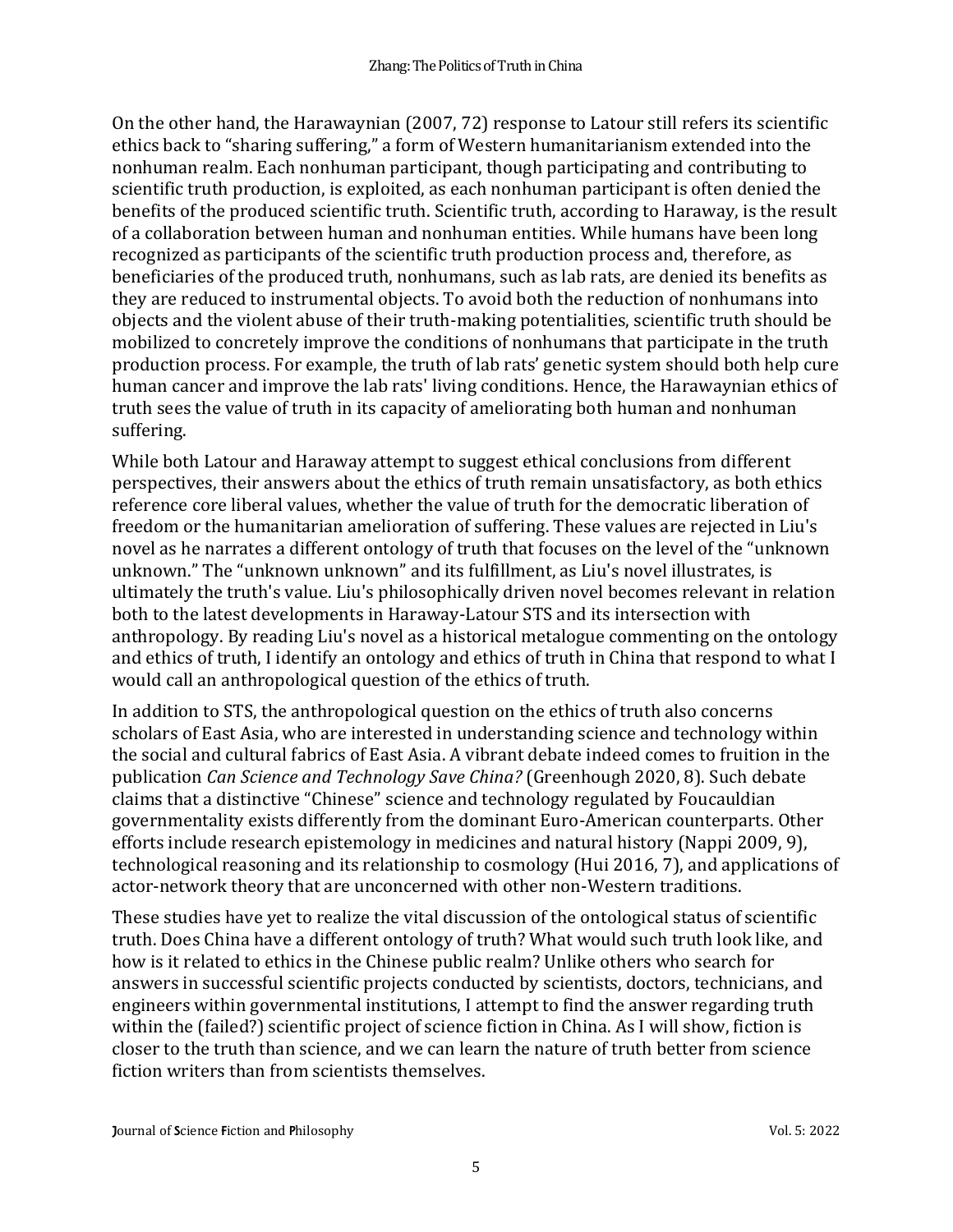What should we learn from science fiction in China about the relationship between scientific truth and the public, the philosophical and the socio-cultural? This discussion leads back to the famous Dewey-Lippmann debate on what truth experts care about and what they should do, where the relationship between truth, ethics and self-determination are at the debate's core. What science fiction in China may eventually suggest is that truth stands for beauty, rather that truth stands for itself. Using the lens of the Dewey-Lippmann debate, I will go back to Liu's novel and envision a particular relationship between science fiction and the public.

# **The Fiction that Tells the Truth: Science Novels in Early Republican China**

*. . . [By] selecting and obtaining scientific principles while removing their seriousness and maintaining their comedy effects, [science novels] will lead the readers to intuitively grasp [the content] without much thinking effort. [The readers] will unconsciously obtain one shade of intelligence and recognition, [thereby] destroying their genetically inherited superstitions. This, in consequence, will improve the [readers'] mind, therefore leading to civilization. Such is the great force of [the] science novel!*

Lu Xun, Translator's Note in *From the Earth to the Moon.* (1938, 9)

When Lu Xun and other famous Chinese literati first introduced science fiction to Chinese audiences, the name they had given it was not *science fiction* (科幻小说) but *science novels* (科学小说). Here, science novels, as a historical term, referred to an amalgamation of the different genres that we now call science fiction, popular science, and children's literature.

Under the banner of "science novels," Lu Xun (see quote above), proposed that the genre of science novels should be instrumental in enlightening the feudal and unawakened Chinese masses. This point of view was also held by another leading Chinese intellectual, Liang Qichao, who was more interested in utopic visions of science novels than in scientific principles (Li 2015, 133). As these two literati both encouraged using science novels to deliver truth, two main sub-genres appeared.

First, the sub-genre called "popular science" began to emerge, primarily accredited to writers who produced science novels full of charts and formulas to recapture "scientific fact." This scientific fact and its accuracy were often so privileged that the science novels' narrative flow would be sacrificed in exchange for the accuracy of its scientific content (Wu 2010, 235).<sup>6</sup> Moreover, the sub-genre of "science fiction" also emerged, with contributions by writers who started experimenting with science novels as satire.

In these satirical science novels, the accuracy of scientific fact was downplayed while utopian and dystopian narratives were highlighted. The highlighting of utopic/dystopic visions is exemplary in Lao She's science novel *Cat Country*, a novel that depicts a Chinese character exploring a country on a different planet where the only intelligent beings are cat people. The cat people have an alien society and bureaucracy where corruption, extramarital affairs, and drug addictions are prevalent. As the cat people are continually introduced to the main character, they become more barbaric and uglier, along with their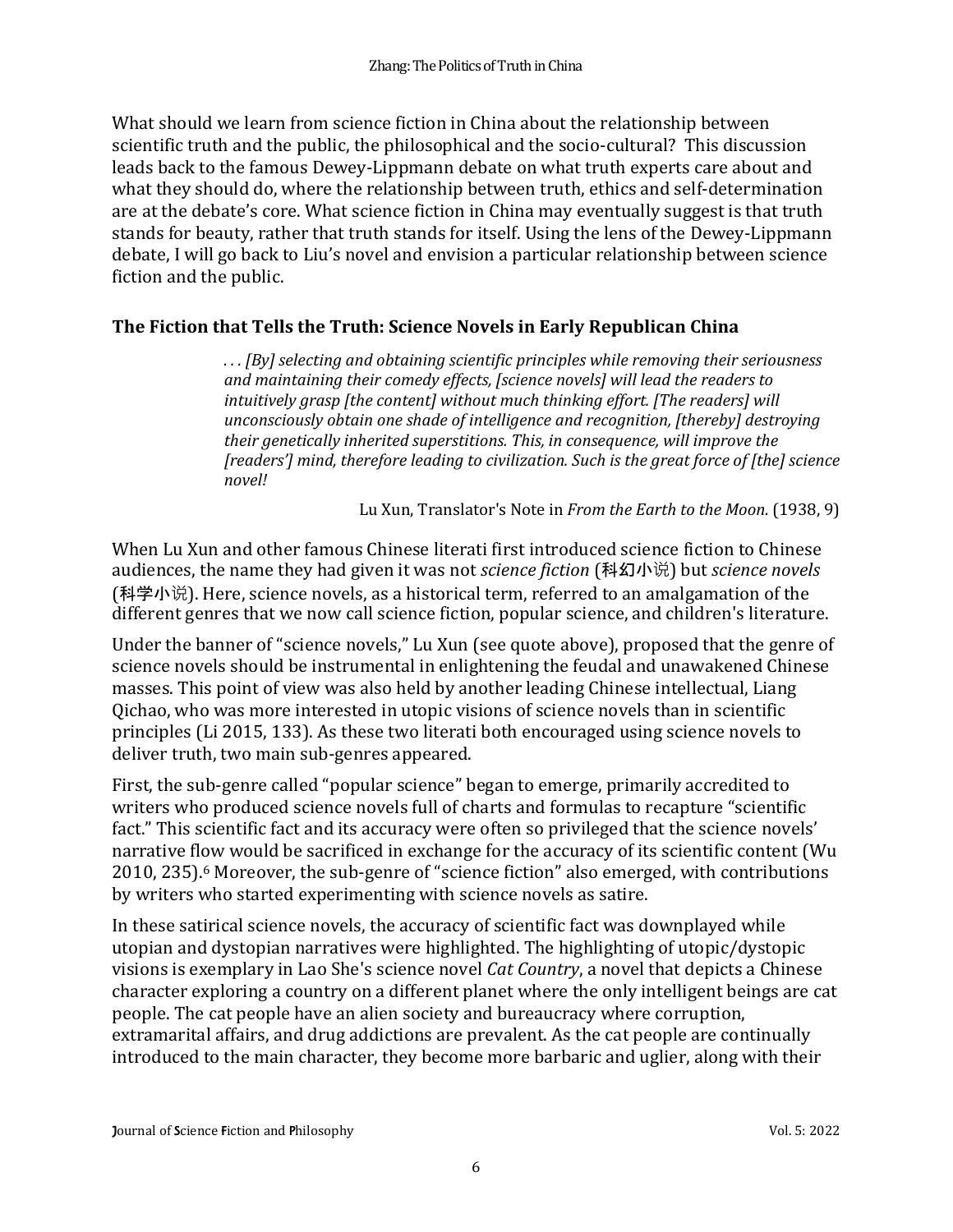country. The scenic barbarism and ugliness are meant to be mimetic of the feudal Chinese masses with whom the readers identify, and this identification is meant to create a satirical effect that "awakens" the Chinese consciousness and cultivates the Chinese desire to modernize itself.

Minor opposing opinions on the use of science fiction have also existed among Chinese intellectuals. Lu Xun's brother Zhou Zuoren, an equally established intellectual (1913), expressed disapproval for the popularization of the science novel as children's literature since he saw little difference between traditional Chinese fantasies and science novels. Science novels, Zhou Zuoren argued, still followed the narrative structure of traditional Chinese fantasies and were only different in that they replaced Confucianist/ Daoist magical items and fantastic beings with technological objects and scientific equations. The technoscientific objects and questions narrated in science novels, in Zhou Zuoren's opinion, could neither represent scientific truth sufficiently nor induce poetic imagination adequately. Pointing out the inadequacy that exists within the nature of the science novel, Zhou suggested that science novels that read as children's literature would only betray their original purposes.

The differences between science fiction, popular science, and children's literature are not as distinct as the above description suggests. For the large part, various authors still publish under the same science novel genre (even journals) and share the goal of using science novels to collectively "awaken" the feudal Chinese masses who live in their unrealities. The unrealities could be countered, those authors thought, by science novels used as a vehicle to deliver scientific truth.<sup>7</sup>

### **Socialist Instrumentalization of Science Fiction: Is Science Fiction an Art or a Science?**

*We think, science fiction should encourage people to fight for the great ideal of communism and the strategic goal of the establishment of modern socialist countries. Science fiction shall never betray the Four Cardinal Principles. <sup>8</sup> Authors have to pay attention to the social effects resulting from the works, [and they] shall sense the responsibility as engineers of the human spirit.*

> Committees in China Association for Science and Technology, in *People's Daily*, 11/02/1983. (Yang, 1983)

Science fiction in China had a low production period between the 1930s and 1970s. In the late 1970s, the situation changed as science fiction publications came to proliferate. However, this proliferation abruptly ended in 1983, during the Anti-Spiritual Pollution Campaign.

The Anti-Spiritual Pollution Campaign started during the early 1980s when a few Chinese Marxist intellectuals initiated a reading of Marx from Feuerbach's humanist perspective. Such a seemingly mundane topic soon backfired, as the Marxists began discussing the very possibility of alienation in a socialist society such as China (Wang, 1999). 9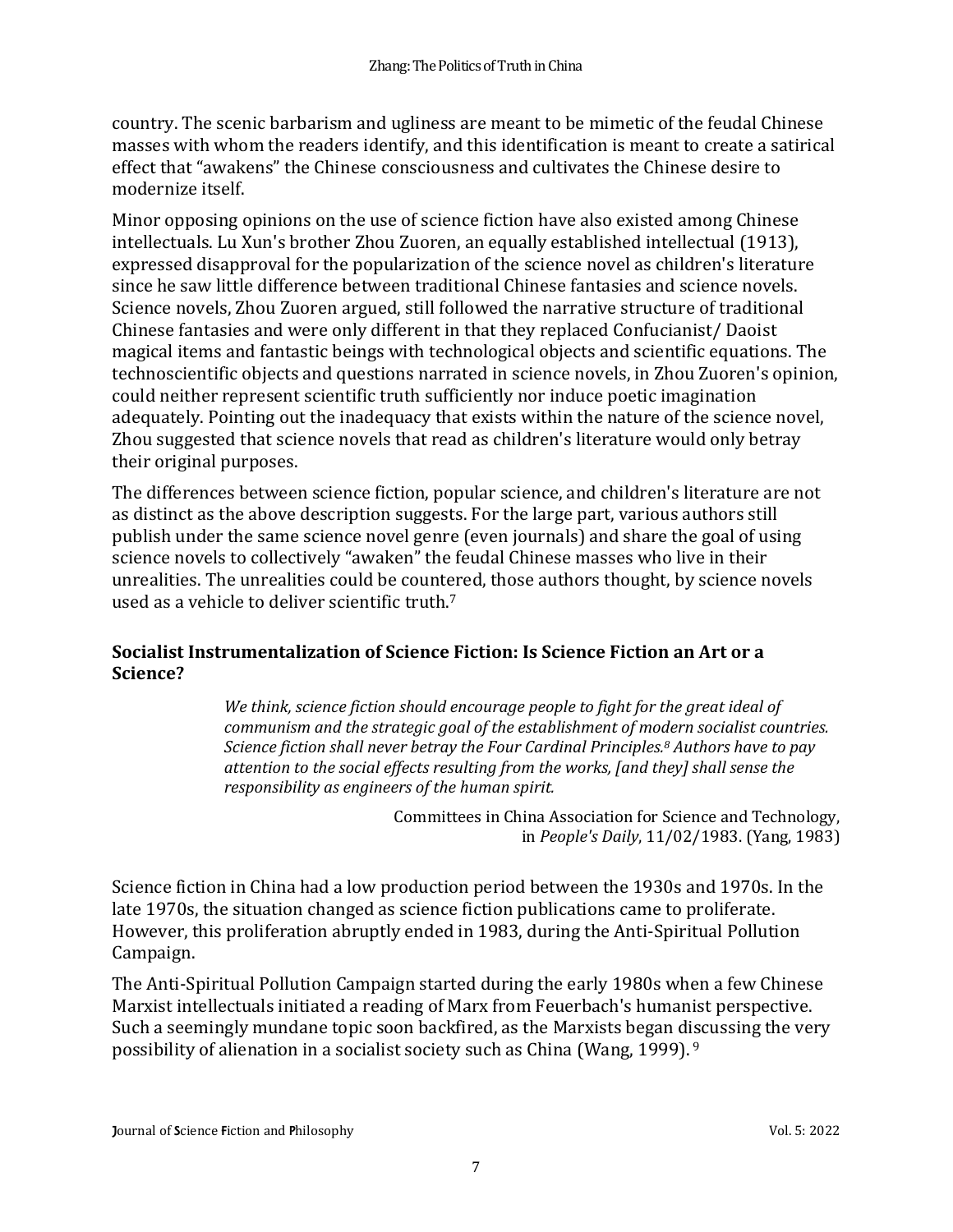The Chinese government was terrified by this philosophical discussion since its conclusion—individuals can be alienated in socialism—could politically delegitimize the superiority of the Chinese Communist Party. Thus, the party and the government soon banned the Marxists' discussion and accused them of being brainwashed by "Western bourgeois spiritual pollution," which needed to be purged from a healthy Chinese socialist society. This societal level purge soon expanded from the intellectual realm to other cultural realms,<sup>10</sup> including science fiction.

As the campaign progressed, the ontological nature of science fiction was called into question. Specifically, the question was, "is science fiction 'literature' or 'science'?" (姓 "文" 还是姓 "科"?). The answer was "literature," as journalists in the *People's Daily* identified various "spiritual polluting" motifs, including "mad scientists destroying the world," "aliens," "using brainwashing technologies to turn regular citizens into Taiwanese spies," and "engineered pills that grant knowledge" (Shi, 1983). These seemingly mundane motifs were considered idealistic and superstitious in a way that was naturally anti-science. This "anti-science" science fiction then came to be understood as spiritually polluted "literature" that damaged the genre's truth-telling image. No longer able to qualify as a truth-teller, virtually every influential science fiction writer had to either stop publishing or change careers after the campaign.

How was science fiction supposed to tell the truth? To answer this question, methodologically I will analyze the ontogenesis process through which the scientific truth embodies science fiction. I will argue that while the old ethics of truth that sought to awaken the masses remained, scientific truth gained the new ethics of demonstrating the telos of the societal (r)evolution and Progress of History. As a result of this ethical reorientation under the socialist paradigm, which reflected a broader conceptual and institutional implantation of "science popularization" (科普) that subsumed science fiction, science fiction in China was forced into a position that highlighted scientific truth.

At the conceptual level, science popularization began to substitute for science fiction after the 1950s, when the term "science popularization" (borrowed from the Soviet Union) was introduced to Chinese audiences via public speeches, TV shows, museum displays, and a scientific encyclopedia. Superficially, these public activities appeared to be similar to North American popular science, which attempts to teach scientific truth to the public in an entertaining manner. However, entertainment was utterly absent from science popularization, with its highly serious goal of educating the masses effectively (a series like *The Magic School Bus*, for instance, simultaneously educational and fun, would be seen by science popularization workers as a sheer joke that went against their professional ethics).

The reason for this seriousness was that scientific truth carried a historical responsibility for progress, and promised to develop Chinese society to the next stage of civilization. Hence, scientific truth was not just something "good to know" (as in popular science); it was *necessary* to know it. Showing the truth and hoping that the public would adopt it (as in popular science) was not enough: the masses needed scientific truth "knocked into their heads" (Liu 2010, 12).<sup>11</sup>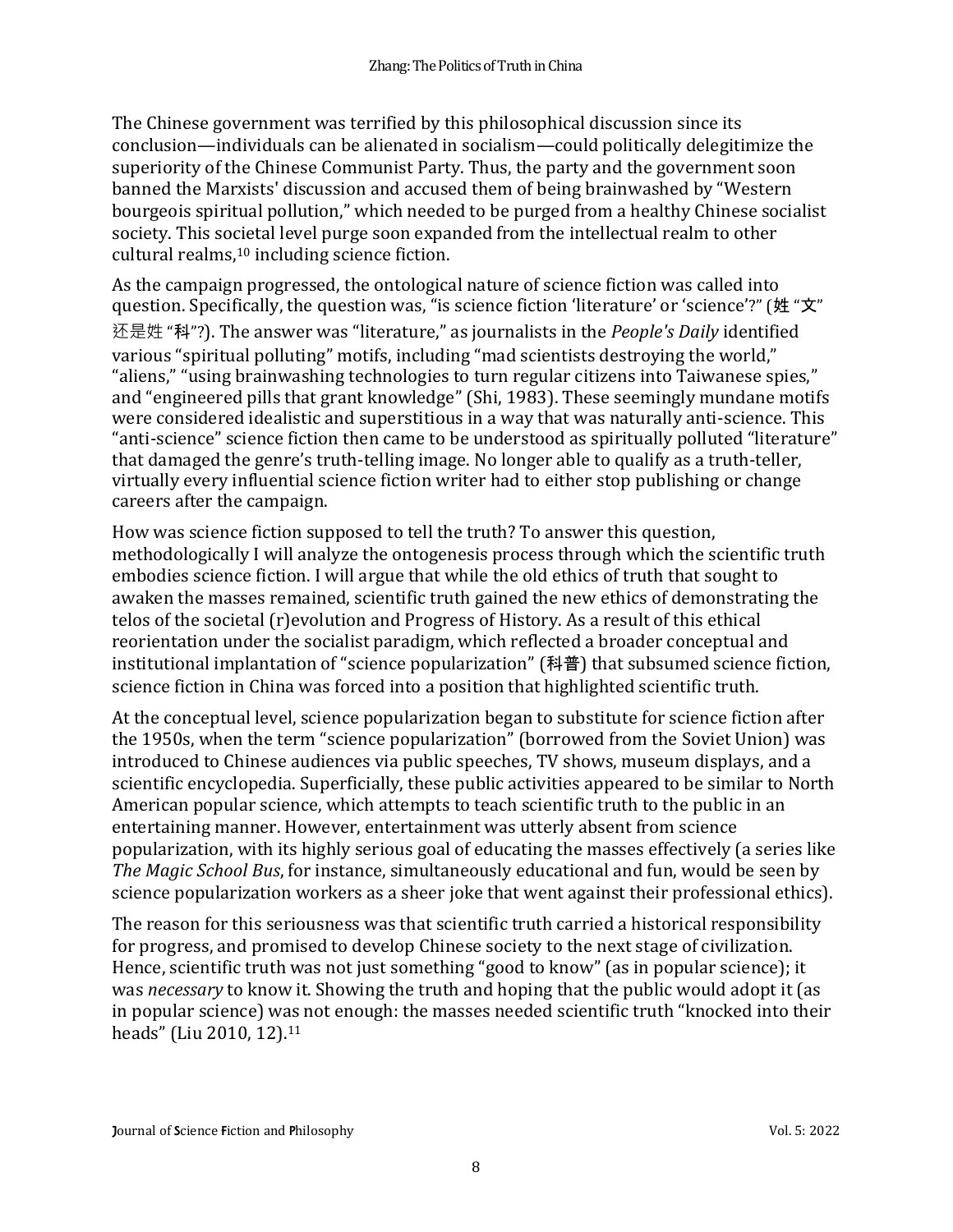The conceptual rearrangement of science popularization and its historical responsibilities pushed changes at the institutional level, which resulted in the opening of new academic centers and working units. The newly opened institutes, established during the 1950s, included the China Association of Science and Technology (CAST). During the 1980s, after the Culture Revolution, CAST was approved by the State Council to launch the China Research Institute for Science Popularization (CRISP).<sup>12</sup> Ever since, CRISP has been the primary institute to host research and academic publications about science popularization, becoming the most important academic institute to host science fiction and its critics in China.<sup>13</sup>

Moreover, the identification of science fiction with truth-telling strongly influenced science fiction writers. Virtually all important early Chinese science fiction writers began their careers as science popularization writers. For example, Ye Yonglie, who published the beloved *Little Smarty Travels to the Future* (小灵通漫游未来), was also an editor for *One Hundred Thousand Whys* (十万个为什么), the most famous Chinese scientific encyclopedia written for children. Other writers included Zhen Wenguang and Tong Enzheng, who also received the title of "science popularization writers" rather than "science fiction writers." Each has had an immensely successful career as a scientist—Zhen as a historian of science specializing in Chinese astronomy, and Tong as an anthropologist specializing in southwest China archeology.

At the core of the institutional reorganization of science fiction seen as science popularization (Xu 2018, 102; Liu 2009, 42), is the governmental rethinking of the ethics of science fiction writing. Cited at the beginning of this section, the announcement from CAST during the Anti-Spiritual Pollution Campaign clarified and concretized the ethics of science fiction as encouraging people to fight for the greater ideal of communism. This comment was a response to Deng Xiaoping's famous words, "science and technology are the primary forces of production" (科学技术是第一生产力). Here, science and technology are not merely neutral knowledge. Instead, they are the truth that promotes increased societal productivity, inevitably leading to progress toward the next stage of civilization. Thus, civilizational progress and its collective ethical burden reflected in the practice of science fiction forced science fiction to better articulate scientific truth "to be knocked into the masses' heads."

Through these institutional and conceptual transformations, science popularization and science fiction became *de jure* and *de facto* the same. This identification blurred the distinction between science fiction and scientific truth, forcing science fiction to function as a literary form of science popularization that is integral to science. At the core of science popularization is science fiction writing's revolutionary ethics, that aims at using truth to achieve the next stage of civilization.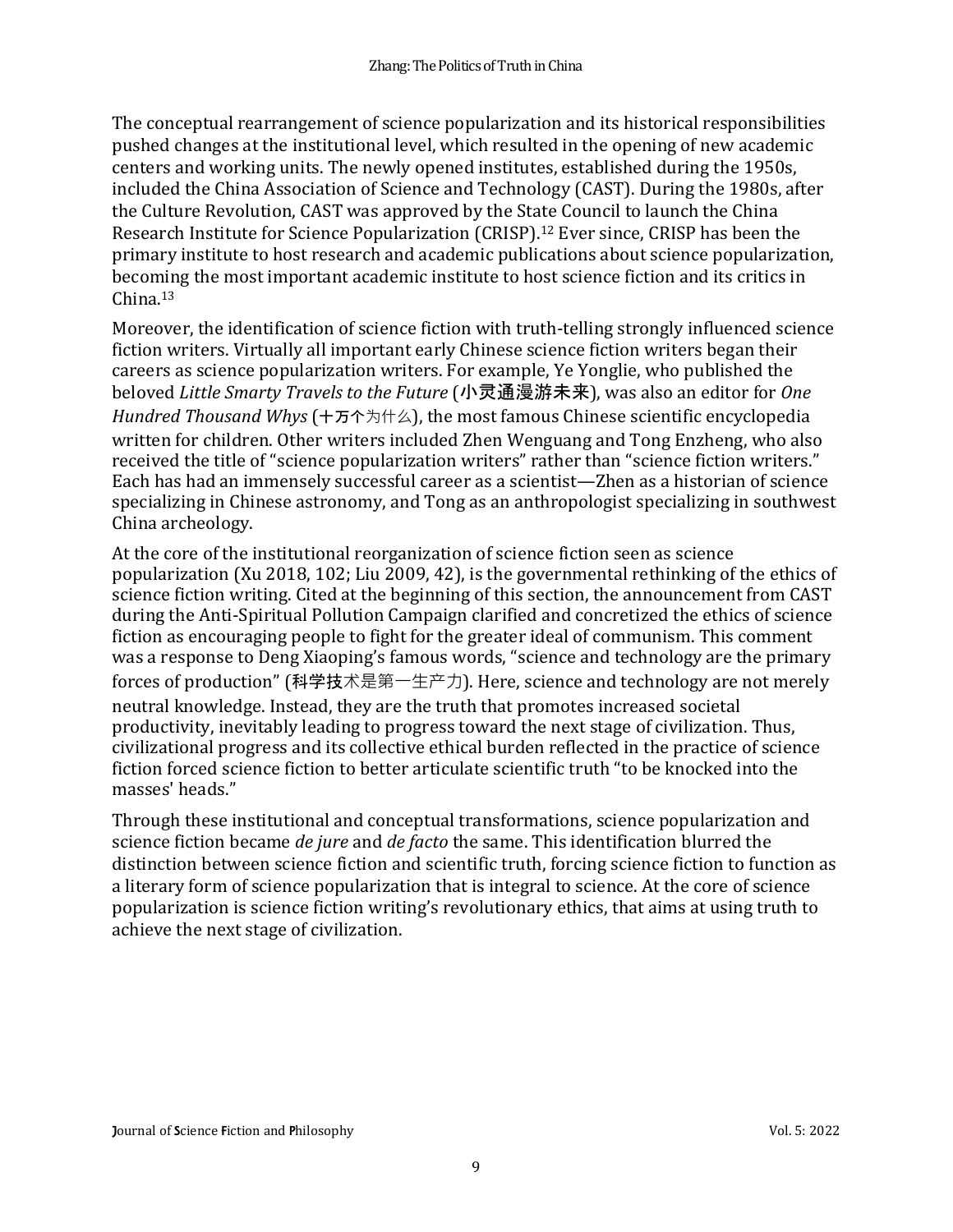## **The** *Dao* **of Science: The Ethics of Truth in** *Hearing Dao in the Morning*

*Let's say I am going to produce a movie like Jurassic Park. How should I explain it to the above? What is the reality meaning of this movie? What is its positive meaning? Why should I even bother to make such a weird movie? Yet, the main question is: "how does this movie fit into the current trend?" I cannot answer any of these questions, but no answer does no good. Here, the conclusion comes: I should not have gotten myself into this trouble to begin with.*

Wang Xiaobo, in *Why China Doesn't Have Science Fiction Movies.*

# *Background*

Since the downfall of the Soviet Union and China's full embrace of private economy, science fiction in China has become partially independent from the movement of science popularization. Nevertheless, science fiction is still largely unsuccessful in attracting Chinese audiences. Many Chinese science fiction writers believe that this lack of popularity has been due to the separation between science fiction and science popularization.

This outcome has been both a blessing and a curse. It has been a blessing because science fiction can now fully engage with fictional writing without repercussions; it has been a curse because science fiction has lost its justification for existence. When science fiction is no longer only written by scientists, and when science fiction loses its birthright of telling the scientific truth, how do science fiction writers justify themselves and their creative products? Who would even bother to read science fiction that no longer tells the scientific truth?

Both contemporary science fiction writers and critics are aware of this issue—the historical existence of science fiction requires the genre and its writers to embrace scientific truth. However, unconditionally embracing the scientific truth might also create the new problem of turning science fiction into a vehicle for scientific truth. Moreover, this approach would subsequently subsume science fiction as part of the science popularization project, which, in the end, would put the self-determination of science fiction at stake. To exist without self-determination or to self-determine without existence?

The only way out of such a dilemma, as Liu's short novel *Hearing Dao in the Morning* points out, is to simultaneously allow science fiction's existence while enabling an ethical space of self-determination via a different ontology of scientific truth. The classical ontology of scientific truth suggests that truth is located by experimental science in the realm of the "known unknown." In this paradigm, truth is a result of the accumulation of falsification of hypotheses; while claiming to obtain "unknown" truth, the hypotheses were technically "known" already (by the scientists).

Contrary to that "known unknown," Liu's scientific truth is located at the level of the "unknown unknown," where truth is interconnected with the nature of the universe that moves beyond the condition of the possibilities of the human imagination. This drastically shifted ontology of truth, connected to the unimaginable vastness of the universe, unavoidably trivializes the human ethics of truth that merely awakens the masses and demonstrates the next stage of society. Dissatisfied with the previous ethics that saturated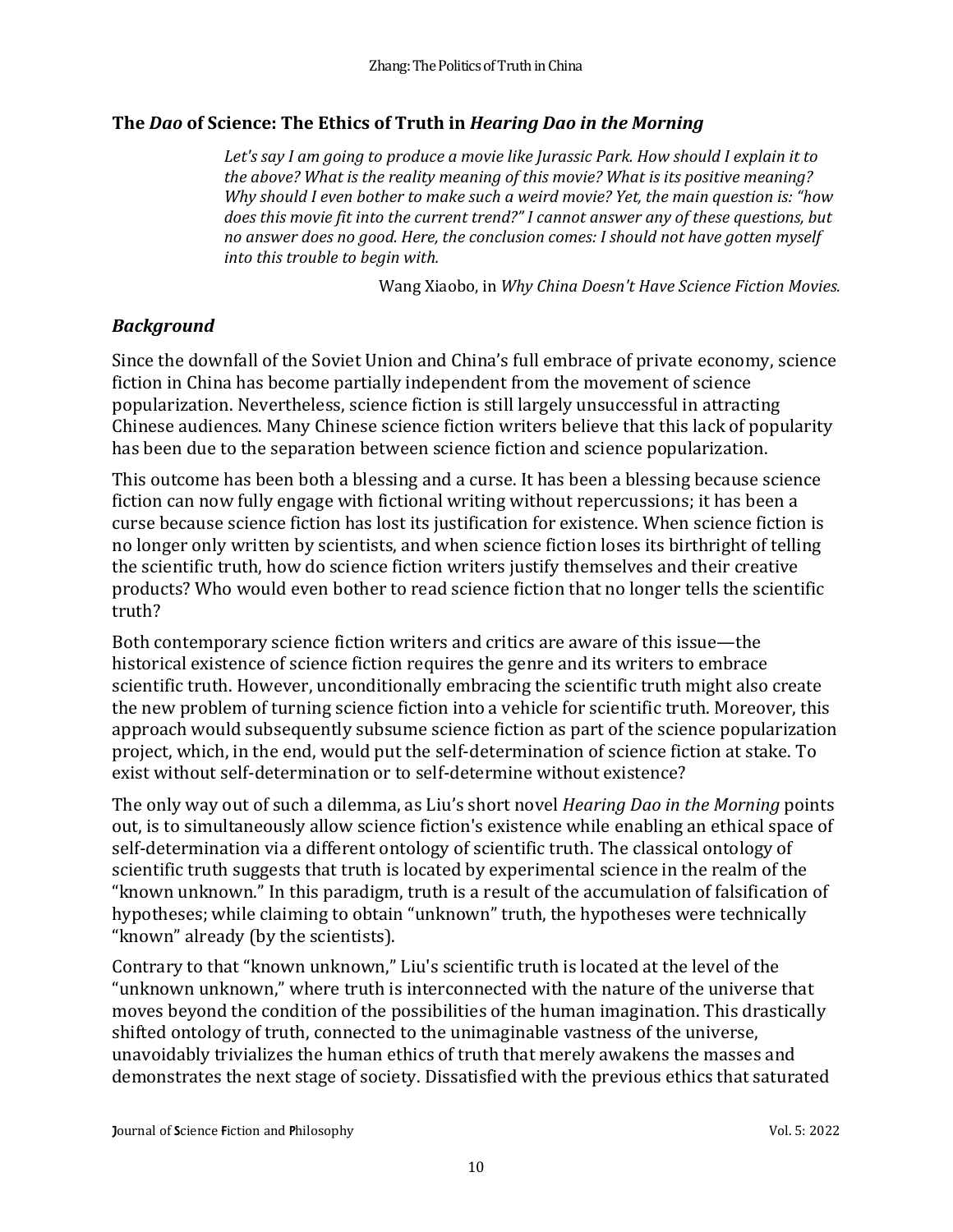his ancestral science fiction writings, Liu turned the ethics of truth in a different direction. This time, it was about fulfilling one's curiosity toward the universe.

# *The Story*

The story of *Hearing Dao in the Morning* is set in the near future on Earth, where human technology and science have reached a new level. The technological progress allows the scientists to build a particle accelerator around the Earth's equator—Einstein's Equator named after Einstein because the particle accelerator was built to discover the perfect equation for the Grand Unified Theory (GUT), a hypothesis that Einstein proposed to unify the four fundamental forces in the universe.

The storyline begins with the leading scientist of Einstein's Equator project, Ding Yi,<sup>14</sup> who attempts to discover the ultimate equation of the GUT by using Einstein's Equator in a planet-sized, particle-collision experiment. Before the experiment, Ding brings his wife, Fang Ling, and his daughter, Wenwen, for a world tour within the tube of Einstein's Equator. After the tour, Ding goes to the experiment center to initiate the experiment but falls into an unexpected sleep in which he dreams of becoming a quantum ghost who exists everywhere and nowhere. Upon awakening, Ding is told that the experiment was initiated, but Einstein's Equator disappeared, leaving only green grass marking its disappearance. While this disappearance puzzles the project's scientists, responsibility is claimed by a suddenly appearing alien character, the Risk-Evacuator.

Appearing as a monitor of Earth intelligence from a higher multiverse that existed millions of years ago, the Risk-Evacuator claims he evaporated Einstein's Equator according to the multiverse's Sealed Knowledge Principle, which forbids the transmission and discovery of the GUT equation. The Risk-Evacuator's claim is not quite true, however. What really is forbidden is the experimental procedure that leads to the discovery of such truth, namely the particle-collision experiment. This experiment, according to the Risk-Evacuator, will lead to a "vacuum decay," a physical phenomenon that will release unimaginable amounts of energy. Although the level of energy released from the experiment would be enough to destroy civilization on earth, the Risk-Evacuator tells the Earth scientists that the resulting data will not allow them to derive the perfect equation of the GUT.

Rather than saving the Earth from this self-destructive futile act, the Risk-Evacuator clarifies that the disappearance of Einstein's Equator was done to save the whole multiverse from Earth's irresistible desire toward the demystification of the universe, which motivated the entire experiment. The experiment with Einstein's Equator itself would not lead to discovering the equation for the GUT, and the energy released would not influence the multiverse. However, the running of Einstein's Equator directly indicated that Earthlings were so driven by the unresolvable mystery of the truth of the universe that they would further develop the particle-collision technology into a monstrous size, as large as a single universe. Running particle collision experiments on the scale of a universe would then release enough energy to destroy the entire multiverse. Thus, to save the multiverse, the Risk-Evacuator stops Earth's particle-collision experiment, by taking away Einstein's Equator.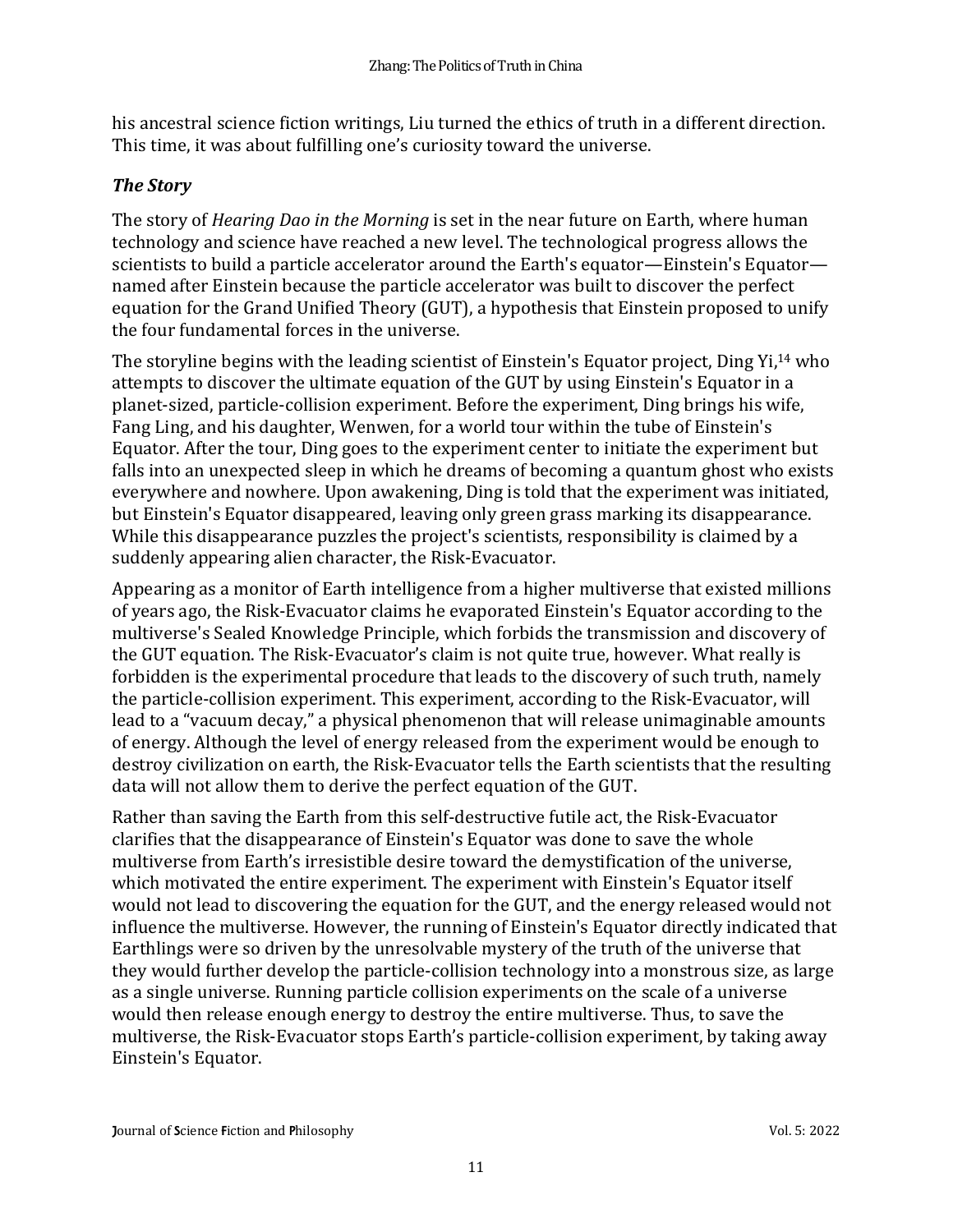Nevertheless, Einstein's Equator's disappearance is only the beginning of the Risk-Evacuator's intervention, as the Risk-Evacuator intends to remove any particle accelerator so that Earth's particle-accelerating technology remains in permanent lockdown. This technological lockdown is devastating to Earth scientists, who are terrified by the fact that they have not only failed to learn the truth of the universe but have also permanently lost the very condition of possibility of learning it. To redeem the possibility of learning the truth, Ding proposes an alternative: "You tell me that ultimate Truth of the Universe. And then demolish me" (Liu, 2001). The Risk-Evacuator agrees.

With the Risk-Evacuator's agreement, the Truth Altar is built, upon which the Risk-Evacuator will reveal the ultimate truth of the universe to some of Earth's scientists. Despite the scientists' families and friends' attempts to persuade them away from such a suicidal act, tens of thousands of scientists still stand in front of the Truth Altar, ready to embrace the truth at the cost of their own lives. Understandably, sacrificing life for the sake of the truth is incomprehensible to most of the public. Public political leaders from all around the Earth gather in front of the Truth Altar, trying to stop such a meaningless sacrifice of scientists, who are seen as the pinnacle of Earth's civilization. Various presidents also blame the scientists' truth-seeking suicidal act as the ultimate form of selfobsession. However, the Risk-Evacuator disagrees:

Last, when the Problem of Surviving is completely solved, when Romance dissolves because of alienation and amalgamation of individuals, and when Art dies because of its excessive exquisiteness and obscurity, the desire toward the ultimate Beauty of the Universe became the last home for the existence of civilization. Hence, what they [the scientists] do fits the fundamental value of the Universe. (2001)

Wenwen is brought in by Fang Lin to witness her father's "perverse" death. Right before Ding's death, he explains to Wenwen that what he is about to do is like visiting the most amazing zoo that he will never be able to visit again. Thus, Ding shows Wenwen that his curiosity about the unknown drives this seemingly selfish act. After explaining his motive to Wenwen, Ding and eighty-five other physicists ask the Risk-Evacuator to show them the ultimate equation of the GUT as they embrace their death. The only one exempt from death, however, is Stephen Hawking, who asked about the *purpose* of the Universe. Since the universe's purpose is unknown to the Risk-Evacuator, Stephen Hawking is the only scientist fortunate (or unfortunate) enough to survive the Truth Altar.

Fifteen years later, the story ends with a conversation between Fang Lin and Wenwen in the Taklamakan Desert, where Einstein's Equator once stood. By this time, already graduated from Ding's alma mater and major, Wenwen is studying in a Ph.D. program in quantum gravitation. Already frustrated by Wenwen's career choice, Fang Lin hopes that Wenwen is not "crossing the last line." To her mother's dismay, Wenwen stares at the Milky Way, asking her mother that same question that exempted Hawking from death: "What is the purpose of the universe?"<sup>15</sup> Upon hearing the question, Fang Lin collapses while whispering the same answer given by the Risk-Evacuator, "I don't know. How am I supposed to know?"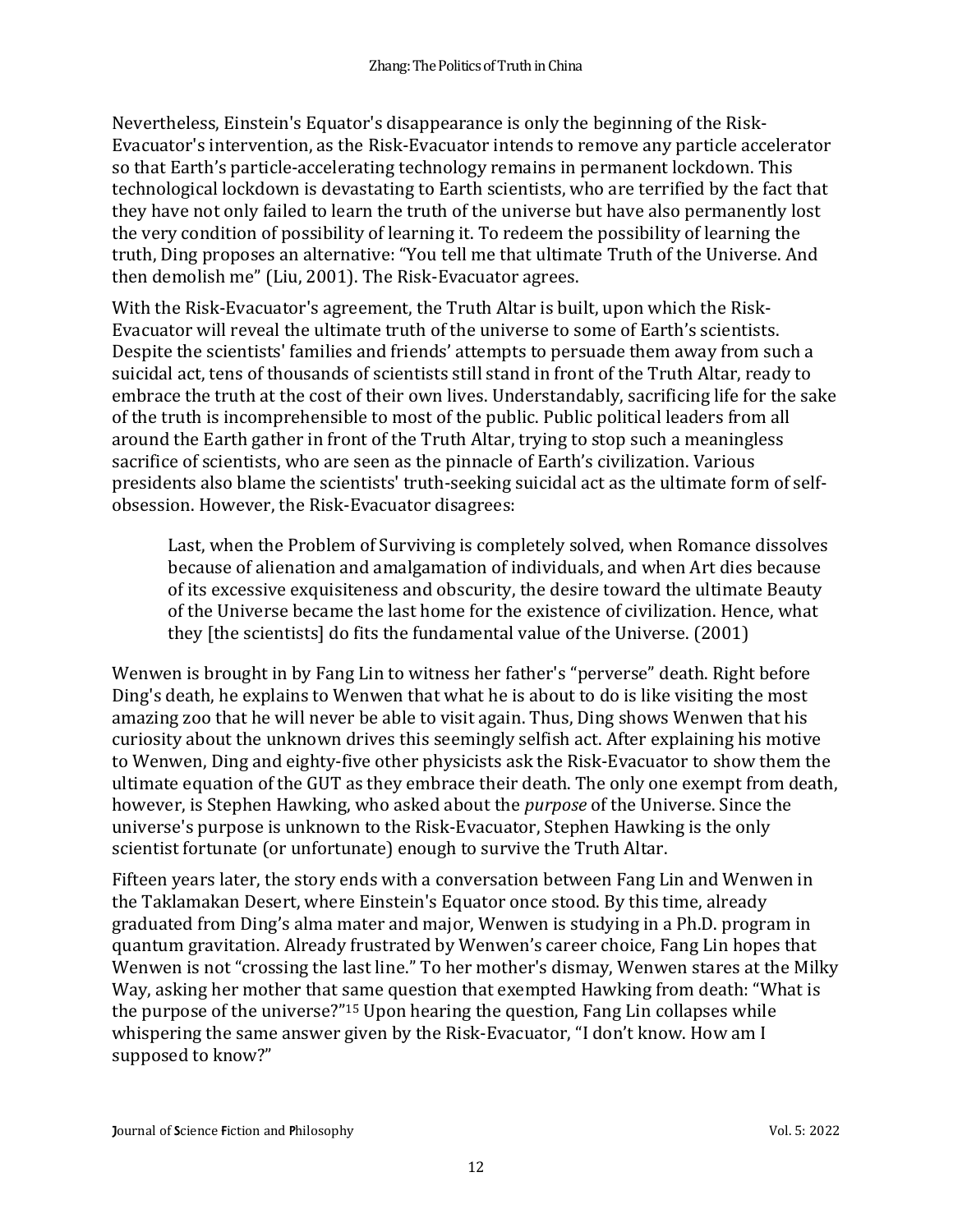# **The "Known Unknown" and the "Unknown Unknown"** 16

What particularly fascinates me about *Hearing Dao in the Morning* is that the short novel can be read as a historical metalogue focused on the problematic relationship between science fiction and scientific truth, which itself can be seen as both a continuation of and a metacommentary on the historically antagonistic relationship between scientific truth and science fiction. Unlike science fiction that was commonly accepted as ethically subordinate to scientific truth, Liu's *Hearing Dao in the Morning* attempts to craft a different ontology and ethics of truth that moves science fiction beyond mere fiction subordinated to scientific truth.

Consider the title of the novel, taken from a famous Chinese traditional proverb. While the first part of the proverb provides the title for Liu's novel, the second unstated part of the proverb reads "(can) rather die in the afternoon."<sup>17</sup> In Liu's novel, the unstated part of the proverb refers to the trajectory of Ding in which he learns the truth of GUT by sacrificing his life. The theme of "die to learn the truth" is thus mapped onto the classical Confucian image of dying to embrace the momentary enlightenment of the Dao. Through this mapping via the storyline, it is evident that Liu sees a great resemblance between the scientific truth and the Confucian Dao.<sup>18</sup> And subsequently, we might say that Liu develops an idea of scientific truth with Daoist characteristics.

Liu's scientific truth with Daoist characteristics, in my reading based on *Hearing Dao in the Morning*, is not equivalent to mere scientific knowledge, the assemblage of things, or a phenomenon with its ontological stability contingent upon its conceptual apparatus. Unlike these views that might see scientific truth at the realm of the "known unknown," that strictly speaking sits within the world of human intelligence, the truth with Daoist characteristics seems to be located beyond the realm of human perception, in the realm of the pure unknown, an "unknown unknown."<sup>19</sup> Here, the "known unknown" and "unknown unknown" are used heuristically for clarity, and the distinction between "known unknown" and "unknown unknown" drawn specifically on the boundary of (human) consciousness. The "known unknown" is perceptible, and therefore exists within the reach of (human) consciousness, while the "unknown unknown" is beyond perception, and therefore exists at the cosmos far beyond the reach of (human) consciousness.

Situating truth in the "known unknown" universe or the "unknown unknown" universe strongly influences the ontology of truth. When considering scientific truth in the realm of the "known unknown," scientific truth can be seen as an accumulation of hypothesis falsification under experimental settings (like Karl Popper's falsificationism). In this setting, the hypothesis that awaits to be experimentally tested is already made ahead of time via human perception. While the result of falsification is technically "unknown" in the sense that the experimenter cannot predict the result ahead of time, the hypothesis tested is already "known" ahead of time, meaning that scientists have to postulate a hypothesis before testing. In this very sense, the "known unknown" scientific truths are mere compiled human hypotheses within human consciousness. Contrary to the "known unknown" scientific truth that is limited by (human) consciousness, Liu seems to suggest a different model of scientific truth that is situated in an "unknown unknown" universe that goes beyond (human) perception. In Liu's model, the truth exists rather at the level of the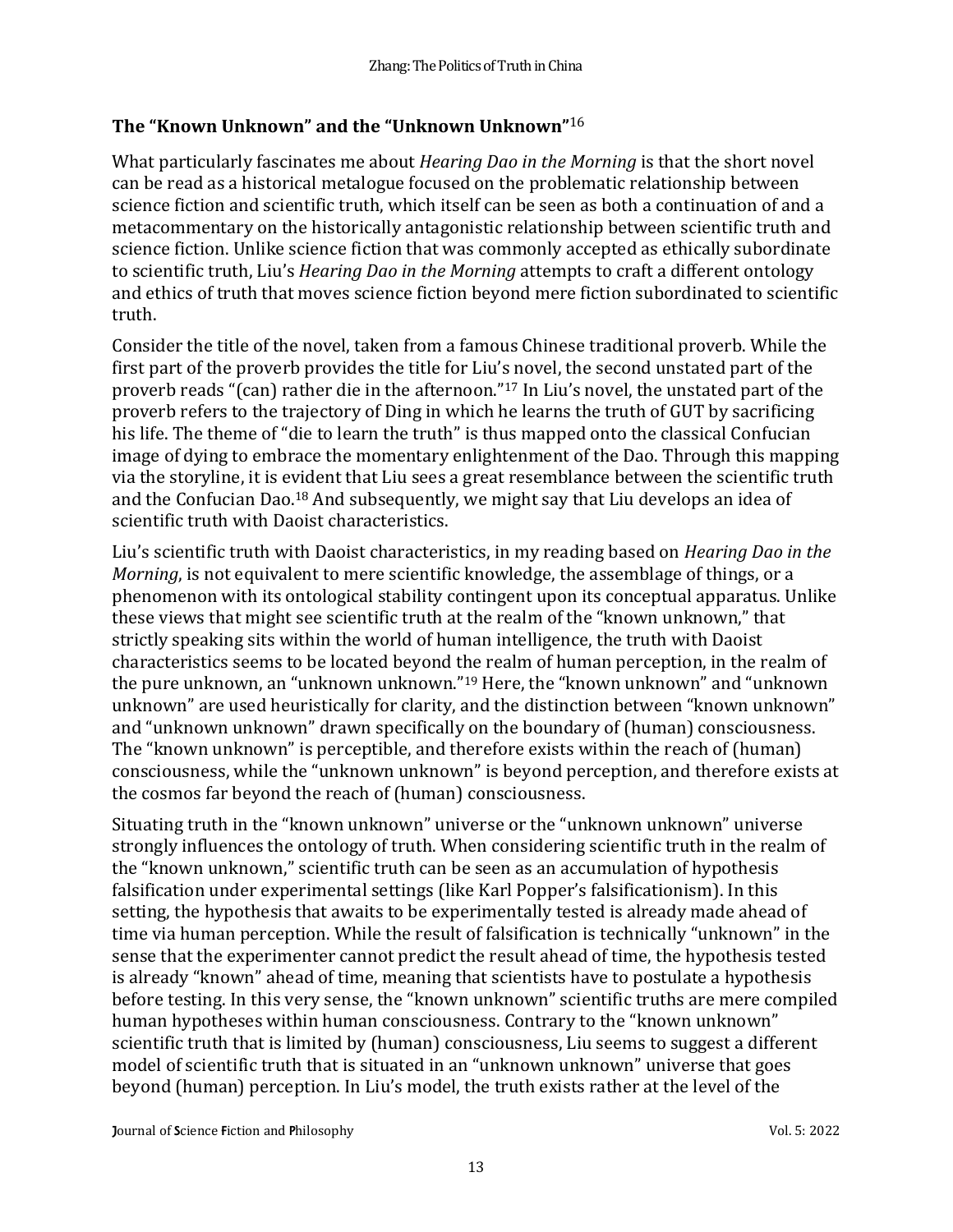cosmos, that goes beyond, both metaphorically and literally, human consciousness. Liu uses the GUT equation to illustrate how a truth might go beyond human consciousness. In the novel, the GUT equation is the key to understanding the unity of the four fundamental forces in the universe. What makes the equation extraordinary is that it relates to the "ultimate Beauty of the Universe," in the Risk-Evacuator's words. The beauty of the GUT precisely comes from its power in rendering the relationship between parts of the cosmos legible, making the parts whole again, like the four fundamental forces of the universe.

On a side note, this "unknown unknown" model of scientific truth with Daoist characteristics is different from the Daoism that Ursula Le Guin proposes as "the left hand of darkness is light" (2019, Ch.16), a relational metaphysics that constitutes the immanent harmony of this world. Unlike Le Guin's Dao that exists on other planets but begs the readers to realize it here-and-now, the GUT-like truth with Daoist characteristic can be actualized on Earth but its existence lies at the there-and-future cosmos. Where Le Guin's Daoism desires immanence, Liu's truth with Daoist characteristic seeks transcendence, pursuing irresistible, revolutionary beauty.

Hence, the difference between "known unknown" and "unknown unknown" truth is that "known unknown" scientific truth seeks a gradual quantitative accumulation of scientific hypotheses over time, while Liu's "unknown unknown" truth with Daoist characteristics is one of qualitative transformation (through which the cosmos appears to be different) that is compelled by a sense of revolutionary beauty resulting from the reunifying of the cosmos.

The distinction is not a small one, politically speaking. It is not difficult to notice that the novel's public (scientists' families and politicians) is more identified with a "known unknown" truth, while the self-immolated scientists want the "unknown unknown" truth. For Liu's imagined public, the slow, gradual and controllable truth fits better with their anticipation of progress through science, a way through which human consciousness expands its boundaries by understanding and controlling a bigger and bigger cosmos. While everyone besides the scientists finds the "known unknown" accumulation of truth satisfactory, it creates the unspoken problem of burdening the scientists. The scientists and their scientific projects, in a way, become mere instruments for the gratification of the public's desire for the "known unknown".

I believe that the foregoing relationship between the scientists and the public stands for a caricature of the problematic relationship between science fiction writers and the public. The historical resonance is not mere coincidence, and Liu's novel can be seen as a historical continuation of the love-hate relationship between science fiction and scientific truth in China. Given that science fiction is a weapon to awaken unrealities or a hammer to knock the next stage of civilization into the masses' heads, it is highly probable that Liu might desire to unshackle these historical and ethical burdens that overtake the selfdetermination of science fiction.

As a result, an "unknown unknown" truth is a worthy adversary for the progress-driven "known unknown" truth. When the slow and gradual "known unknown" truth that aims for quantitative accumulation becomes responsible for the loss of self-determination of both scientists and science fiction writers, the "unknown unknown" scientific truth that brings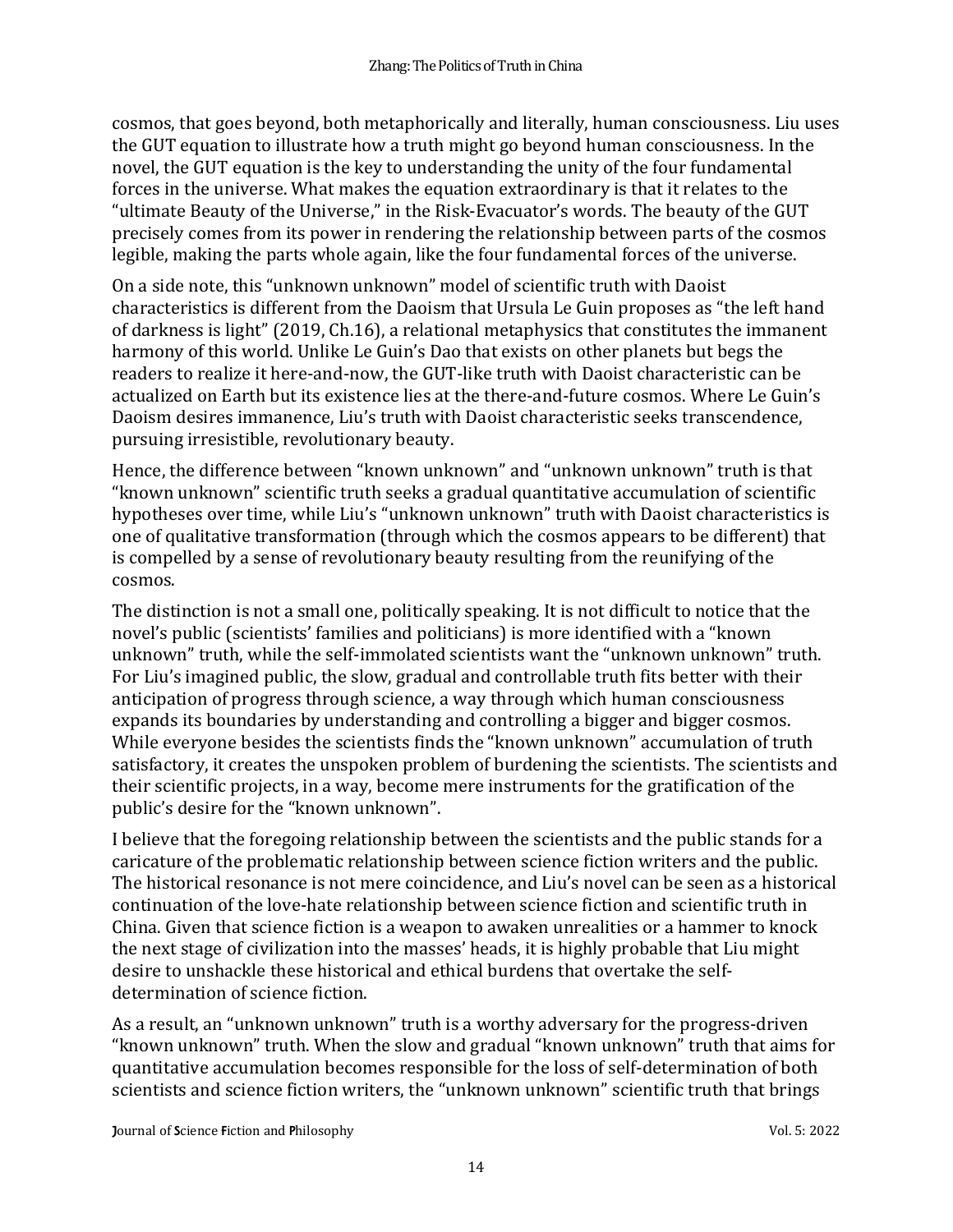qualitative cosmos-making capacity certainly becomes liberating. How does Liu make such a transition possible? I will bring us back to the novel's textual space to see Liu's actual operation. I suggest that such effort can be seen clearly in the trajectory of Ding's truthseeking. By superimposing the figure of a scientist (Ding) with a science fiction writer figure, Liu suggests a different realizable trajectory of science fiction using the vocabulary of both Dao and truth.

### **In Exchange of Truth…**

Ding's trajectory in the novel can be seen as the ethical actualization of Liu's idealized scientific truth practitioner. Filled with passion and desire towards the universe beyond his imagination, Ding finds the meaning of life as a witness to the Beauty of the Universe's truth. This Truth of the Universe is exemplified in Ding's explanation to Wenwen after their world tour:

"No need [for such a tour]," Ding said to his daughter, "if you open the eyes of imagination. This tour is sufficient. You have seen everything you want to see in the tube, even more! Child, the more important thing is that the blue ocean, red flowers, or green forest are not the most beautiful things. True beauty can never be seen by eyes. Only the imagination can see it. [It] differs from the ocean, flowers, or forest, it has no color or shape. Only when you combine imagination and mathematics to roll the whole universe into a ball on your hand, turning it into your most beloved toy, you can then see this true beauty." (2001)

Compelled by this Beauty of the Universe's truth beyond his perceptible world, Ding then sacrifices himself on the Truth Altar.

On a superficial level, this description is a commentary on scientific truth. However, when the truth is collapsed with Dao, part of the actualization of the Beauty of the Truth and the Dao requires imagination, which is seen as the defeating feature of science fiction in the historical metalogue between science fiction and scientific truth. Scientific truth was considered contaminated by the literature's imaginative dimension throughout a large part of Chinese history, and Liu subversively includes what was considered to be the enemy of truth to part of the nature of truth.

At a more profound level, the more imagination stands at the core of scientific truth, the more the figure of the scientist appears increasingly similar to the figure of the science fiction writer. The trajectory of Ding, the scientist, can be seen as Liu's ethical actualization of a science fiction writer. Like science fiction writers who were blamed by CAST during the 1980s for betraying the core value of truth as demonstrating the next stage of society, the scientists who stepped on the Truth Altar are blamed by world leaders for being selfish. But just as the true self-determination of the scientists begins as they sacrifice their lives in exchange for the truth, so does the ethical actualization of science fiction writers begin as they exercise their imagination to see the beauty of the universe beyond their perceptible world.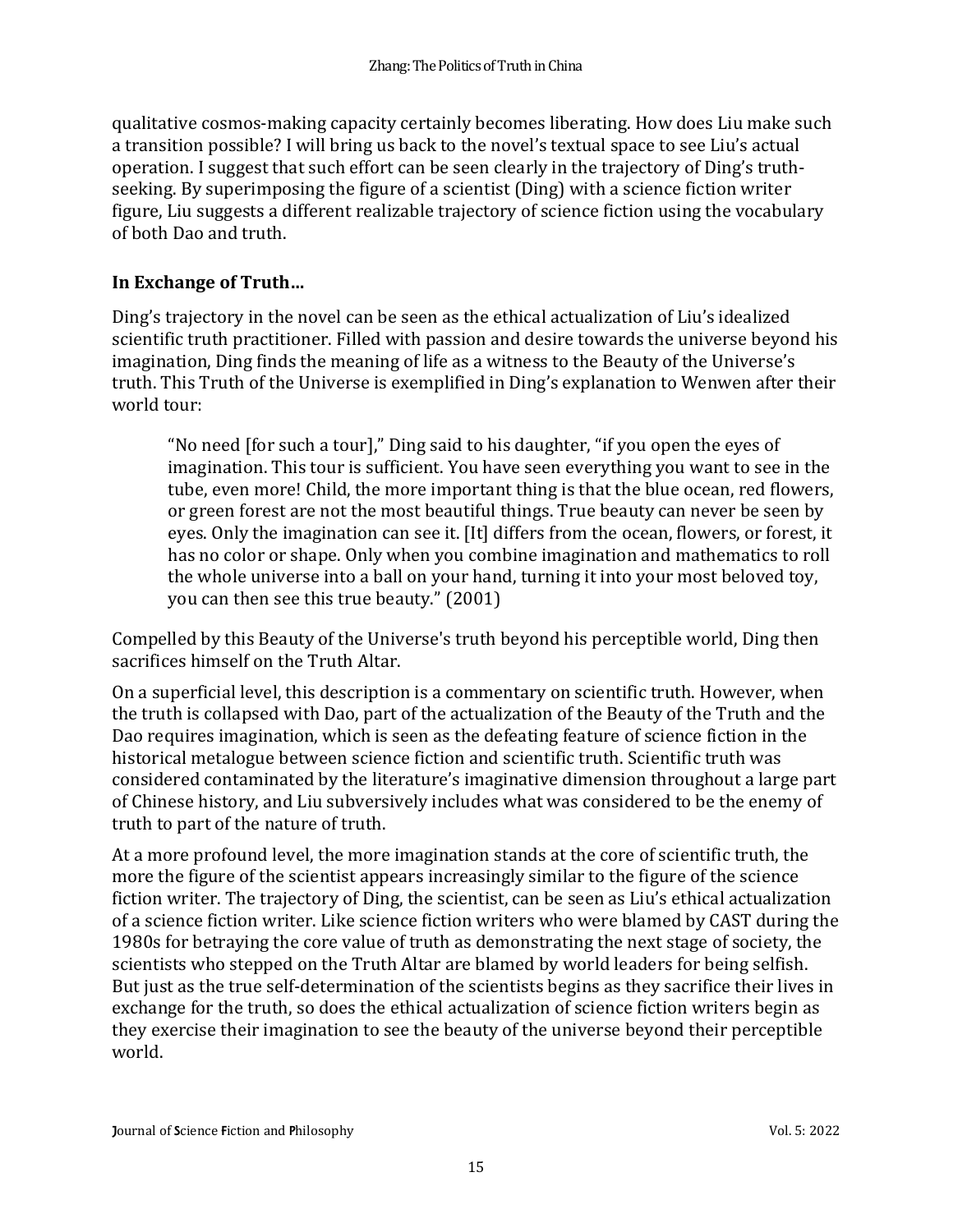#### **Conclusion: When Anthropology Meets Science Fiction in China**

*Science is a cause fighting for truth. One must be free of fear, even of offending God.*

Li Shu, *Zaisiji.* Quoted by Tong Enzheng, Science Fiction Writer and Anthropologist, in "Thirty Years of Chinese Archaeology (1949-1979)." (1996, 146–47)

For a long time, the question of how scientists make facts "factual" was the primary concern for anthropology of science. From Donna Haraway's (1988, 581) "situated knowledge" that focused on how power dynamics shape truth production, to Bruno Latour's (2005, 9) ANT model that argued that truth is a web of interrelated actors, scholars have been extremely interested in the question of how truth becomes truth.

A growing interest in what truth is (ontology) and what truth is good for (ethics) is increasingly apparent in more recent anthropological discussions, partly due to the appearance of post-truth and environmental denialism in the Western world (Latour 2018, 18-19). Suddenly, the goodness of science is no longer self-explanatory, and science needs to be defended. Hence, the question of scientific ethics rises unexpectedly when facing environmental denialists.

However, the proposed alternative ethical paradigms of science have also encountered anthropological critiques. On the one hand, although Latour was initially criticized for being disinterested in the question of ethics and ignorant of structural violence intertwined with scientific discoveries (Fortun 2014, 321), Latour suggested a democratic realm of scientific facts, each "re-presented" by its scientist diplomat. In fact, Latour called this democratic and parliamentary-structured political realm a *dingpolitik*, which aims to bring "facts" into politics by allowing the representatives of "facts" to speak up against each other. This model makes explicit references to the European Union and the United Nations (Latour 2018, 100). What Latour hopes to achieve through such a paradigm is to create an ideally transparent debating room, in which each representative of a "fact" can speak openly about the mediation through which they represent the "facts" so that the audience can judge which "facts" to accept.

Latour's model relies not only on Western democratic politics, but his *dingpolitik* also resembles a free market situation in which the interests of "things" are achieved by competition between different groups. In this regard, the Latourian model resembles, for example, legal theorists' efforts to formulate the interest and legal status of forests,<sup>20</sup> via the economic principle of maximizing profit. Conversely, Haraway sees science as a means to cultivate shared suffering with nonhuman entities.<sup>21</sup> For Haraway, the quasi-theological idea that animals suffer provides a new basis through which the new ethics of more-thanhuman-becoming can be developed (2007, 70). In this sense, Harawaynian ethics sees science and technology as a seedbed for possibilities to reduce suffering for both humans and nonhumans.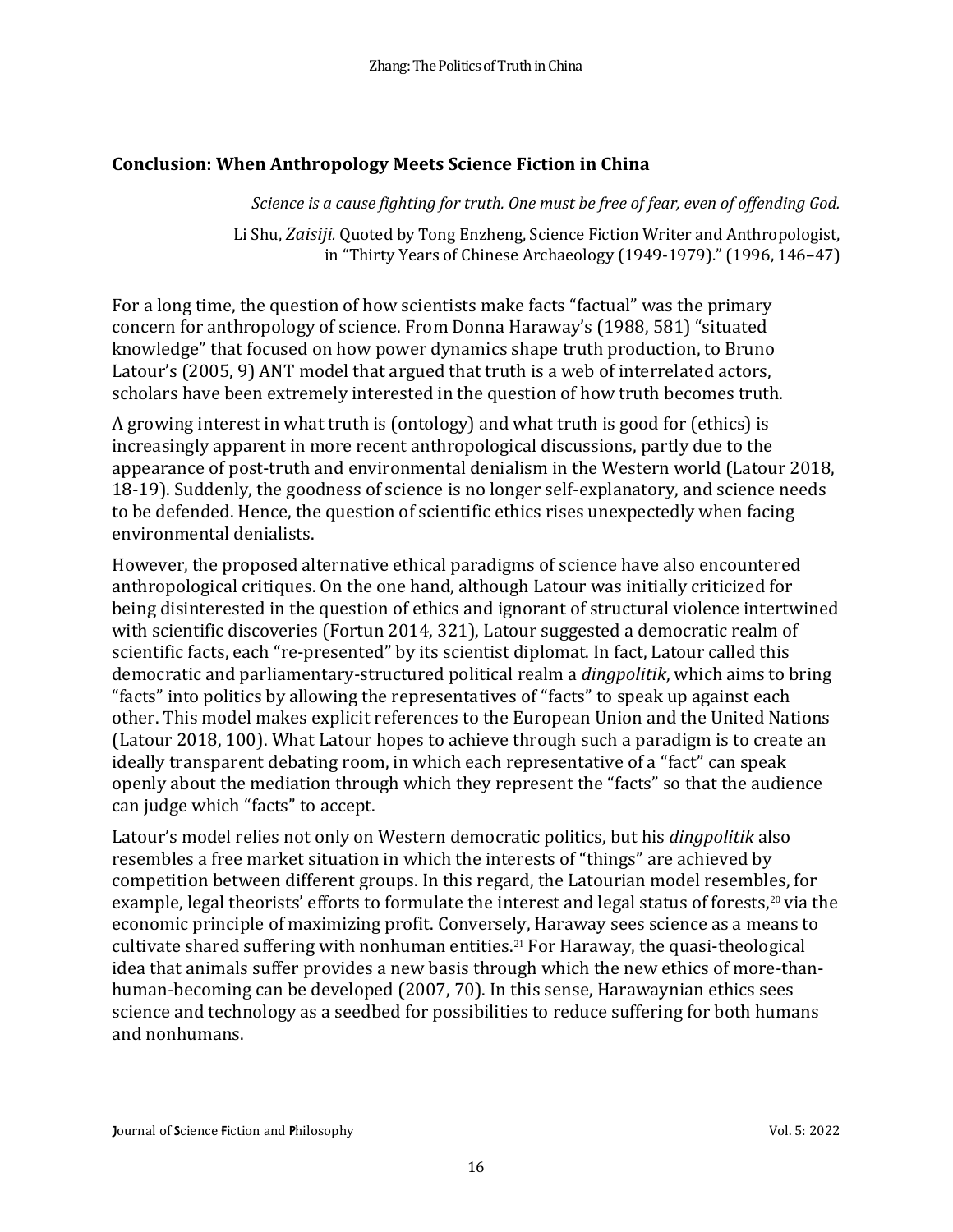The Harawaynian ethics of science and more-than-human becoming seems to also fit into the "suffering slot" criticized by anthropologists (Robbins 2013, 449). By situating nonhuman entities as potentially fragile, powerless, suffering, and innocent beings, Haraway re-erects a common Western humanitarianism that finds its promise in saving the suffering. However, this time, humanitarian logic not only reproduces its foundational innocent subjects, such as child soldiers, illegal immigrants, and indigenous women, but also suffering nonhumans (Ticktin 2015, 61).

Given that the question of ethics of science and scientific truth has not received adequate responses, science fiction in China provides an unexpected ground for the cultivation of scientific ethics. Unlike its Western equivalent, which is less interested in commenting on scientific practice, the long history of the truth in Chinese science fiction provides a fertile context for contemporary science fiction in China to comment on the status of truth (ontology) and what it is good for (ethics).

As an example of a resulting long historical metalogue between scientific truth and science fiction, Liu's novel *Hearing Dao in the Morning* opens a different ethical system that bases scientific truth on curiosity rather than liberal values. This alternative thinking about scientific ethics seems to be directly cultivated by Liu's historical time-space and the unique political question that science fiction in China is facing. Precisely because the genre of science fiction in China during the 1980s was "spiritually polluted" and the supposed ethical responsibility of delivering the truth to the sleeping masses was abandoned, the ethical promises of scientific truth and its relationship with science fiction become the central tension of Liu's novel *Hearing Dao in the Morning*.

With such historical context in mind, it is unsurprising that science fiction in China comments on and struggles with scientific truth. Moreover, science fiction, as exemplified by Liu's short novel, must engage with the ontology and ethics of scientific truth. Within the historical metalogue of scientific truth and science fiction, Liu's mediation and reorientation are significant for moving the relationship between scientific truth and science fiction from one in which science fiction's self-determination is a hijacked scientific truth to one in which science fiction's ethical self-determination is promised via the imaginative capacity of Liu's Daoist truth.

Liu's delineation of truth with Daoist characteristics in the realm of "unknown unknown" and its irresistible beauty allows us to imagine the ethics of truth based on curiosity instead of democratic politics and nonhuman suffering. For Liu, when scientific truth starts sharing Daoist characteristics, the accumulation of truth is no longer a quantitative increase of knowledge. Instead, it is a qualitative transformation of the world. This very qualitative transformation, like the ultimate equation for GUT, promises the beauty of universal harmony by reunifying the fundamental forces of the universe again. While such transformation is imperceptible to scientists' eyes, they can imagine how the GUT reunifies the fundamental forces of the universe. Such mathematical and imaginary reunification promises a beauty that "perversely" attracts Liu's scientists, who spent their life pursuing it. In this sense, the ethics of truth reading out of Liu is promised in the perverted desire to seek the Beauty of the Universe that goes beyond perception.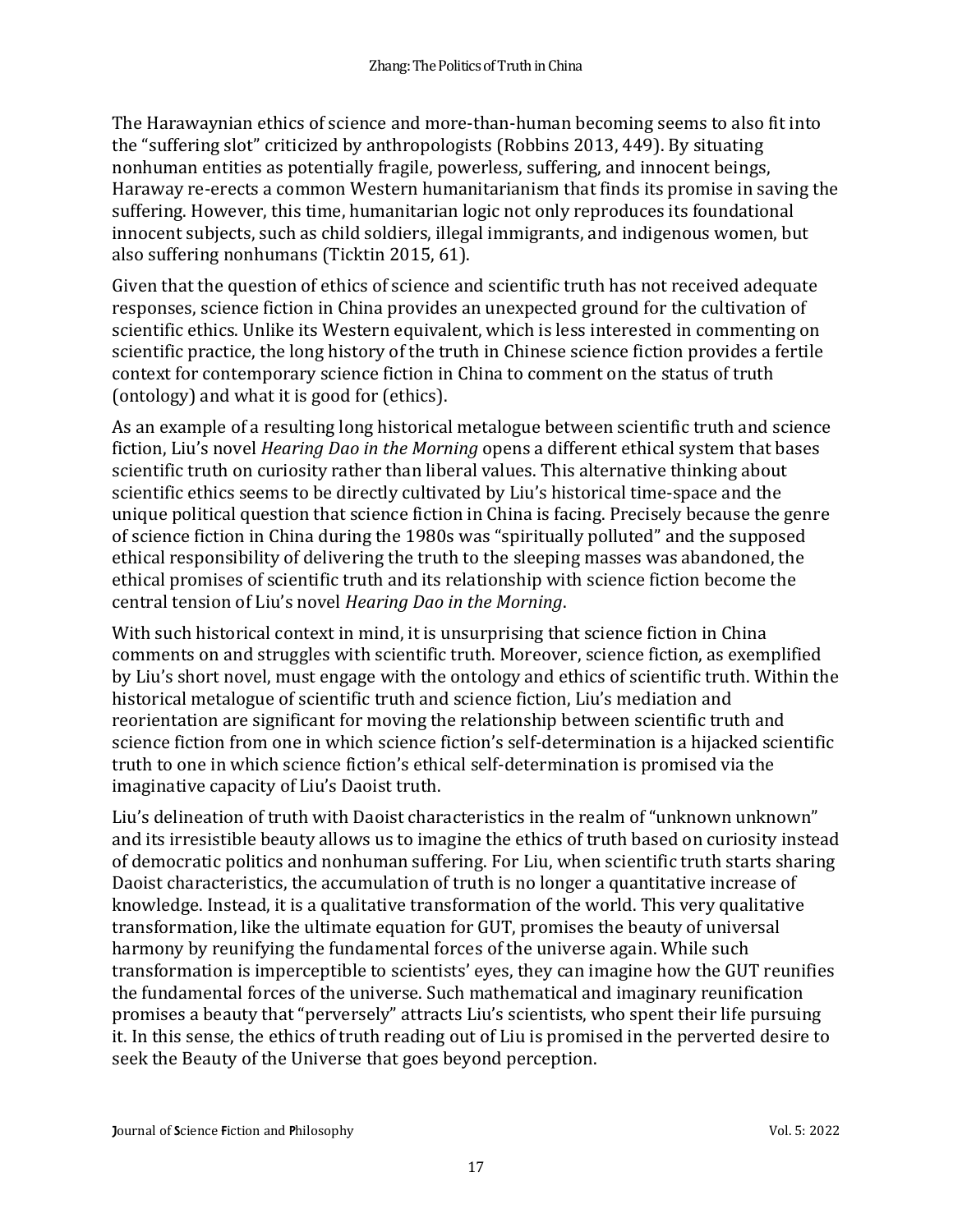## **Coda: "Beyond" Narcissism? Science Fiction, Truth, Self-Determination and the Public**

*Men do not sufficiently realize that their future is in their own hands. Theirs is the task of determining first of all whether they want to go on living or not. Theirs the responsibility, then, for deciding if they want merely to live, or intend to make just the extra effort required for fulfilling, even on their refractory planet, the essential function of the universe, which is a machine for the making of gods.*

Henri Bergson, in *The Two Sources of Morality and Religion.* (1935, 317)

Liu (2013, 31), in a translated publication, *Beyond Narcissism: What Science Fiction Can Offer Literature,* declared that he "only want[ed] to consider: Can an extroverted form of literature that reflects the relationship of humanity to the natural universe not exist next to a more introspective and closeted literature? Can literature not be used to reach beyond humanity?" For Liu, the recent developments in literature possess a signature humanistic narcissism that focuses on a level below the surface of human subjectivity. Obsessed with subjectivity, literature for Liu becomes narcissistic as it constantly repaints the human consciousness at the center of the universe.

If not an introverted literature obsessed with humanistic subjectivity, what should an extroverted non-narcissistic science fiction look like? I offer here a reading of Liu's version of science fiction through the lens of the debate between John Dewey and Walter Lippmann. I will show that, by moving backward in order to move forward in the historical metalogue between science fiction and scientific truth in China, Liu's rearticulation of scientific truth with Daoist characteristics raises a new ethic of truth that aims for a beauty that transforms the world qualitatively. This move may not only share its origin, but also resonate with Dewey's promotion of scientific experts as artists in gathering and creating the public, when Lippmann argues that the role of experts should be as executors of public affairs. Eventually, science fiction writers regain their self-determination as they become the Lippmannian-Deweyan experts who reveal the beauty of truth that reconnects human beings to the universe.

The debate between Dewey and Lippmann is conventionally named the "Dewey-Lippmann" debate. Initiated by Lippmann, the core of the debate can be indicated by Lippmann's simple formulation: "The environment is complex. Man's political capacity is simple. Can a bridge be built between them?" (1993, 68). Or putting the issue differently, the greatest concern of the modern democratic age is the fact that the amount of information required for informed political decisions surpasses the individual's mental capacity to receive it. Global warming is real, but how to address global warming politically requires a large amount of highly specific knowledge that individual citizens cannot reasonably know. Hence, individual human beings in democratic settings just seem to be infinitely stupid in front of complicated modern public affairs.

If modern public affairs are too complicated for individual average Joes, why not just let the experts decide what to do? Therefore, Lippmann's solution (1961, 44; 1991, 379) is to form committees composed of experts within the government to decide what to do for various public affairs. Theoretically, Lippmann envisions human societies organized technocratically via scientific experts, who use their scientific truth (like the quantitative,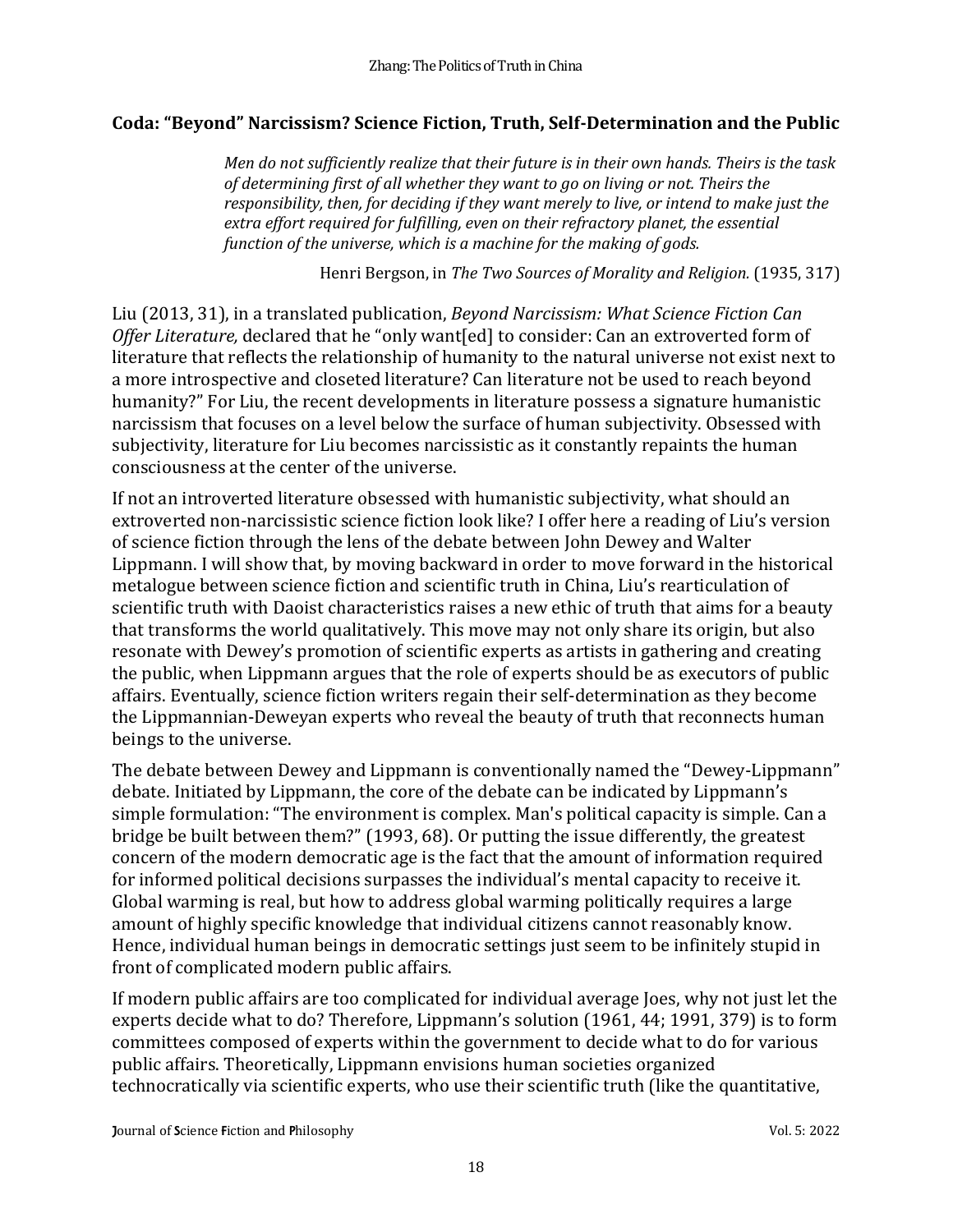informational truth emerges out of Popperian falsification!) to execute the most rational decisions.

Lippmann's *1984*-style technocratic vision remains a dystopic fantasy for Americans today, but it is already a historical reality in China. Through the genre of science novel or movements like science popularization, generations of Chinese science fiction writers were idolized as Lippmannian technocratic experts. What Lippmann did not anticipate, however, is that the technocratic experts, who are supposed to manifest self-determination for public citizens (i.e., see through all conspiracies and fantasies in order to solve public affairs), face the problem of the over-determination of the zealous public, and consequently fail in the task of deciding public affairs. In fact, this is what happened exactly during the 80s Anti-Spiritual Pollution Campaign, when the technocratic science fiction experts were suspected of not telling the truth enough, and therefore betraying the interest of the public. Even in *Hearing Dao in the Morning*, the moment when the world leaders condemn the scientists for being self-obsessed is reminiscent of the over-determination of the public over the technocratic experts.

It is evident that Dewey, like Liu, recognized such problems early on. As Dewey points out (1947, 207-209), Lippmann's technocracy rests on the assumption that the scientific experts are atomistic individuals who have a complete objective view ("omnicompetent" in Lippmann's language), while in reality, scientific experts, like other citizens, are social creatures, and science is always a social enterprise (DeCesare 2012, 111). Expecting scientific experts to have omnicompetent visions of the world is to alienate them from other social classes and turn them into a separate private class. This social separation means that the privileged private expert class will cultivate its own private interests, and therefore betray the common interests of the public (Dewey 1947, 206). In places like China, where class contradictions are often guides to mass movement, it is inevitable that a group of experts like science fiction writers would be under the constant suspicion of betraying the public interest, and therefore being constantly purged.

Instead of denying the importance of experts in directing democratic public life, Dewey solves the problem by reconceptualizing what the truth is, and thereby the role of the expert. Unlike Lippmann, who sees scientific truth as mere facts gathered by disinterested omnicompetent experts, Dewey particularly emphasizes that scientific truth is embodied, shared, and social (183 & 209). Instead of factual and abstractive, the Deweyan truth is aesthetic and experiential. The examples Dewey uses to indicate the location of truth are "implements, utensils, devices and technologies." This insistence on material culture as the center of embodied truth and knowledge pushes the Deweyan experts away from being disinterested spectators to being social participators, who should have "the ability to judge of the bearing of the knowledge supplied by others upon common concerns" (ibid). In other words, the Deweyan experts are artisans whose aesthetic sensibilities allow them to channel and coordinate living experience across different social classes. Instead of telling people what to do, Deweyan experts gather information to tell the public what could be done. Consequently, unlike Lippmann's experts, Deweyan experts do not *judicate* public affairs. Instead, they *gather* public affairs by making public affairs experiential to other social classes.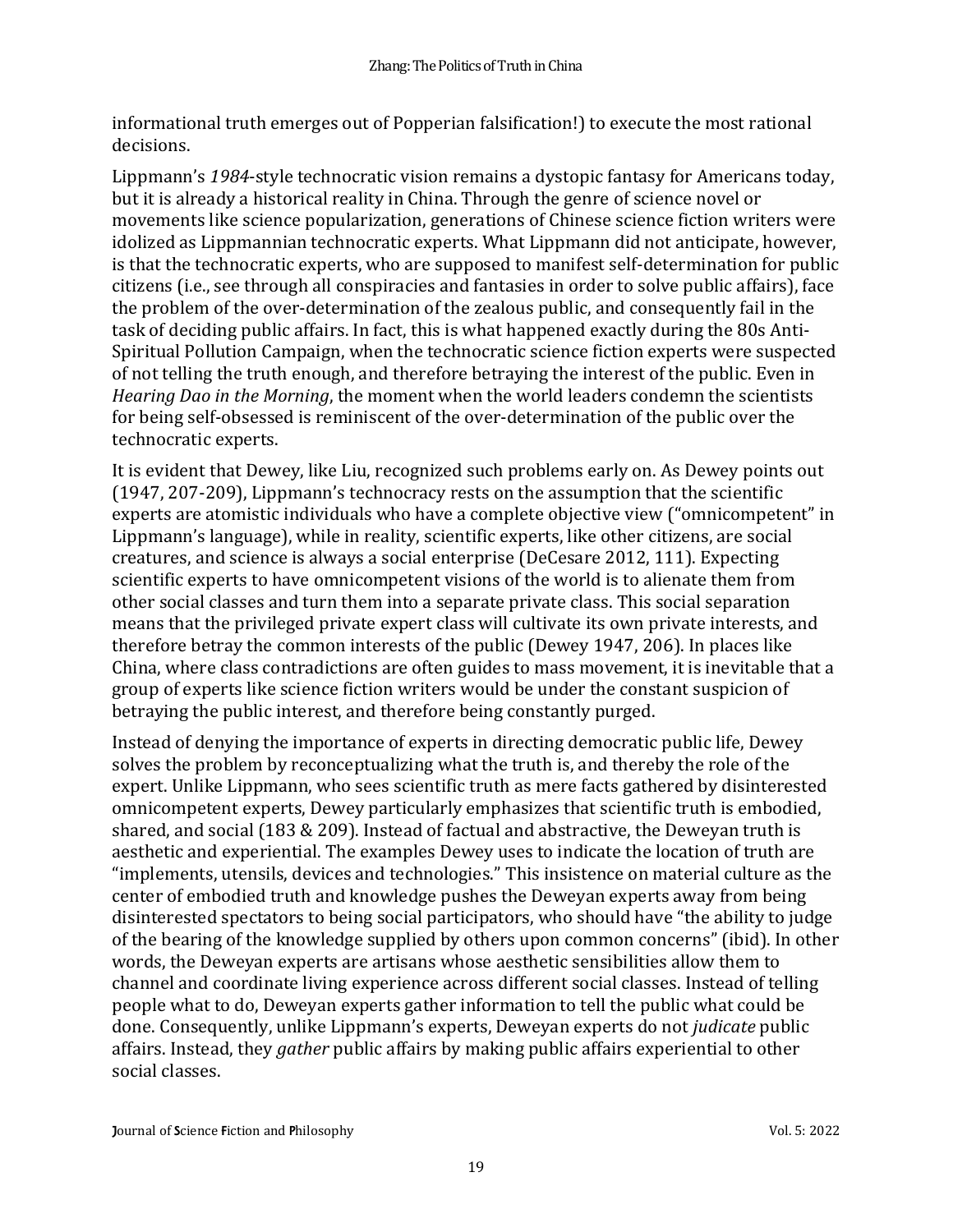To be fair, Lippmann is not entirely ignorant of aesthetic experience. For Dewey, aesthetic experiences are what make truth and knowledge experiential and social. But for Lippmann's universe, aesthetics only cages citizens in their individualistic imaginations and separate them from reality, fostering "pictures in our heads" (1991, 3). Where Dewey finds that truth and beauty coincide, Lippmann suggests truth and beauty divorce. But in this regard, Lippmann does put his finger on the fact that truth, instead of being located at the level of human society and consciousness, is about the bigger world outside of our heads. In this regard, it is sensible that experts should be closer to the impersonally worldly phenomena rather than human individuals and societies.

While Dewey and Lippmann argue over the role of aesthetics and truth in a modern democratic age and whether experts should be artisanal or impersonal, Liu's novel might take the conversation in a new direction. In this new direction, unlike Dewey and Lippmann, who assumed the realm of aesthetics coincide with the borders of perception, Liu articulates truth with Daoist characteristics, which sees the Beauty on the edge of the Universe, rather than the edge of human consciousness. In this way, Liu's experts (both science fiction writers/scientists themselves) should be both artisanal and impersonal, Deweyan and Lippmannian. Their job, indeed, is to mobilize aesthetic experience, not to bring human beings together, but to bring them closer to the universe.

Too Faustian it might be, but the drive to go "beyond" is unmistakable. Here, to conclude with Bergson's beautiful phrase, perhaps science fiction is about telling the Truth that brings the Beauty of the Universe closer to man, and in doing so, science fiction becomes "a machine for the making of gods."

# **Acknowledgements**

I must foremost thank Professor John Kelly, whose teaching and mentoring pushed this article to its current published form from a final paper for the course "Techno-Natures: Anthropology and Science Fiction" (co-taught with professors John Kelly and Michael Fisch at the University of Chicago).

Basil Bastaki provided me with secure shelter to write this paper, during the most turbulent year of COVID-19. As a "runaway" Wuhanese studying in Chicago during the Covid era, I found another intellectual home in Vero Beach, Florida. Our countless flyfishing experiences not only made my diasporic flee much more enjoyable, but also inspired me to think about the political and the vital together. While the space here does not allow me to further elaborate, sincere appreciation must be paid to Harshavardhan Siddharthan, Yuyi Chen, Jun Zhou and Francesca Conterno for providing careful reading of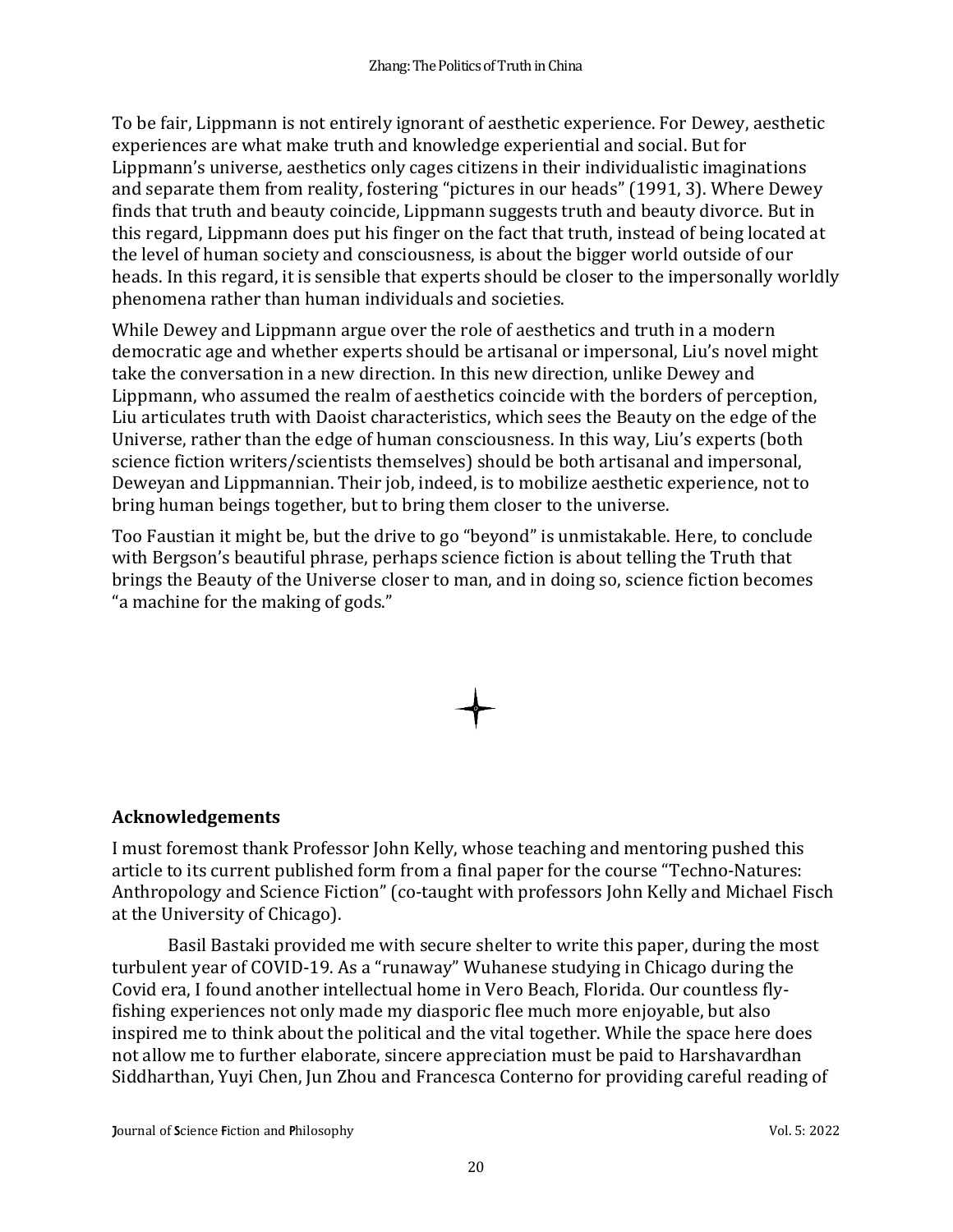the article and engaging in depth with its arguments. Other "Woodlawn Lounge Lizards" from the University of Chicago provided me with the necessary moral support. Liuyi Fang and Tianyi Zhong supported the Chinese science fiction that I sampled.

Many thanks to Dr. Alfredo Mac Laughlin and Dr. Justin Noia for their detailed editorial work, and to two anonymous reviewers for suggestions and improvements; any errors that remain are my own.

The article itself was concretized chronologically on the grounds of Lincoln Park Zoo, Chicago, in Basil's ancestral house at Vero Beach, Florida and among the offices of Xi'an Electric Group, Xi'an. These time-spaces saturated my life with unimaginable encounters of people, animals, machines and politics, to which I am indebted for this article's creation.

# **Bibliography**

- Bateson, Gregory. 2000. *Steps to an Ecology of Mind: Collected Essays in Anthropology, Psychiatry, Evolution, and Epistemology*. Chicago, IL: The University of Chicago Press.
- Bergson, Henri. 1935. *The Two Sources of Morality and Religion*. Notre Dame, IN: University of Notre Dame Press.
- Callon, Michel. 1984. "Some Elements of a Sociology of Translation: Domestication of the Scallops and the Fishermen of St Brieuc Bay." *The Sociological Review*, 32 (1): 196– 233.
- DeCesare, Tony. 2012. "The Lippmann-Dewey 'Debate' Revisited: the Problem of Knowledge and the Role of Experts in Modern Democratic Theory." *Philosophical Studies in Education* 43: 106-116.
- Dewey, John. 1946. *The Public and Its Problems: An Essay in Political Inquiry*. Chicago IL: Gateway Books.
- Evens, T.M.S. 2005. "Some Ontological Implications of Situational Analysis." *Social Analysis*, 49 (3): 45-60.
- Fortun, Kim. 2014. "From Latour to Later Industrialism." *HAU: Journal of Ethnographic Theory*, 4 (1): 309-329.
- Gluckman, Max. 1940. "Analysis of a Social Situation in Modern Zululand." *Bantu Studies*, 14  $(1): 1-30.$
- Greenhalgh, Susan. 2020. "Introduction: Governing through Science: The Anthropology of Science and Technology in Contemporary China." In *Can Science and Technology Save China?*, edited by Susan Greenhalgh and Li Zhang, 1-24. Ithaca, NY: Cornell University Press.
- Haraway, J. Donna. 1988. "Situated Knowledges: The Science Question in Feminism and the Privilege of Partial Perspective." *Feminist Studies*, 14 (3): 575-599.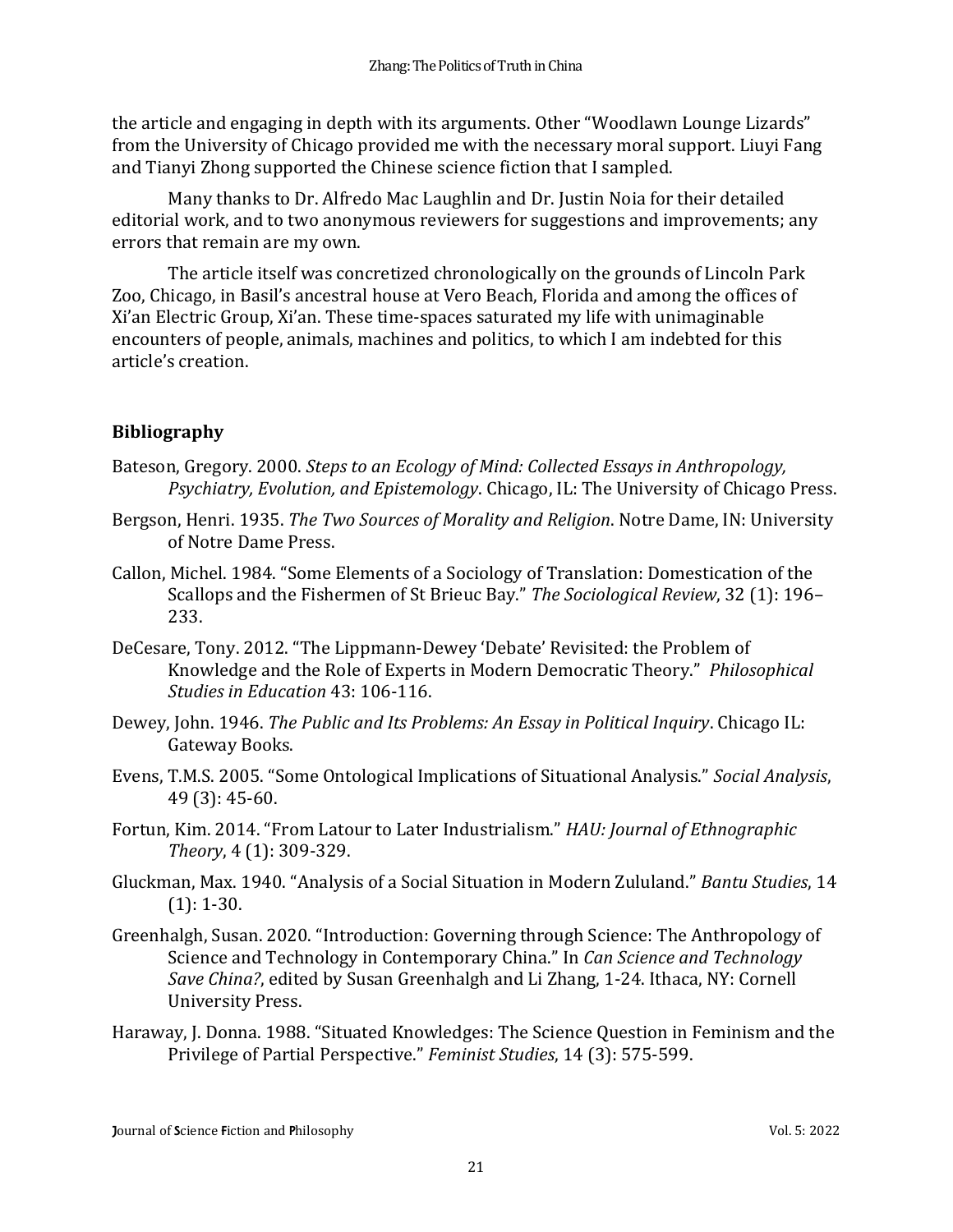Haraway, J. Donna. 2007. *When Species Meet*. Durham, NC: Duke University Press.

- Haraway, J. Donna. 2016. *Staying with the Trouble: Making Kin in the Chthulucene*. Durham, NC: Duke University Press.
- Huang, Xinshu. "Zajijie Zuotian Qinchu Jinshenwuran*"* [Regarding Removal of Spiritual Pollution in Circus Circle]. *People's Daily*, November 21st, 1983.
- Hui, Yuk. 2016. *The Question Concerning Technology in China*: *An Essay in Cosmotechnics*. Falmouth, UK: Urbanomic Media LTD.
- Kapferer, Bruce. 2005. "Situations, Crisis, and the Anthropology of the Concrete: The Contribution of Max Gluckman." *Social Analysis*, 49 (3): 85-122.
- Kelly, John. 2012. "Seeking What? Subversion, Situation, and Transvaluation." *Focaal-Journal of Global and Historical Anthropology* 64: 51-60.
- Jensen, B. Casper and Kemiksiz, Asli. "Writing Science Fiction Out of Experience: SF, Social Science and Planetary Transformations: An interview with Kim Stanley Robinson." *NatureCulture* website, n.d.. Accessed March 29th, 2020. [https://www.natcult.net/interviews/writing-science-fiction-out-of-experience-sf](https://www.natcult.net/interviews/writing-science-fiction-out-of-experience-sf-social-science-and-planetary-transformations/)[social-science-and-planetary-transformations/](https://www.natcult.net/interviews/writing-science-fiction-out-of-experience-sf-social-science-and-planetary-transformations/)
- Latour, Bruno. 1993. *We Have Never Been Modern*, translated by Catherine Porter. Cambridge, MA: Harvard University Press.
- Latour, Bruno. 2004. "From *Realpolitik* to *Dingpolitik or* How to Make Things Public." In *Making Things Public-Atmospheres of Democracy*. Edited by Bruno Latour and Peter Weibel. Cambridge, MA: MIT Press.
- Latour, Bruno. 2005. *Reassembling the Social: An Introduction to Actor-Network-Theory*. Oxford, UK: Oxford University Press.
- Latour, Bruno. 2018. *Down to Earth: Politics in the New Climatic Regime*. Translated by Catherine Porter. Cambridge, UK: Polity Press.
- Lem, Stanislaw. 1970. *Solaris*. Translated by Faber and Faber Ltd. New York, NY: A Harvest Book.
- Le Guin, K. Ursula. 2019. *The Left Hand of Darkness*. New York, NY: Ace Books.
- Li, Guanyi. 2015. "Shiliaoxue Shiyezhongde Zhongguokehuanyanjiu" [Chinese Science Fiction from the Perspective of Historiography]. *Journal of Qinghua University (Journal on Philosophy and Social Science)*. 30 (4): 131-141.
- Li, Shu. 1985. *Zaisiji* [A Collection of Reconsiderations]. Beijing: Zhongguo Shehuikexue Chubanshe.
- Lippmann, Walter. 1961. *Drifts and Mastery: An Attempt to Diagnose the Current Unrest*. Madison, WI: The University of Wisconsin Press.
- Lippmann, Walter. 1991. *Public Opinion*. New Brunswick, NJ: Transaction Publishers.
- Lippmann, Walter. 1993. *The Phantom Public*. New Brunswick, NJ: Transaction Publishers.

**Journal of Science Fiction and Philosophy Community Community Community Community Community Community Community Community Community Community Community Community Community Community Community Community Community Community**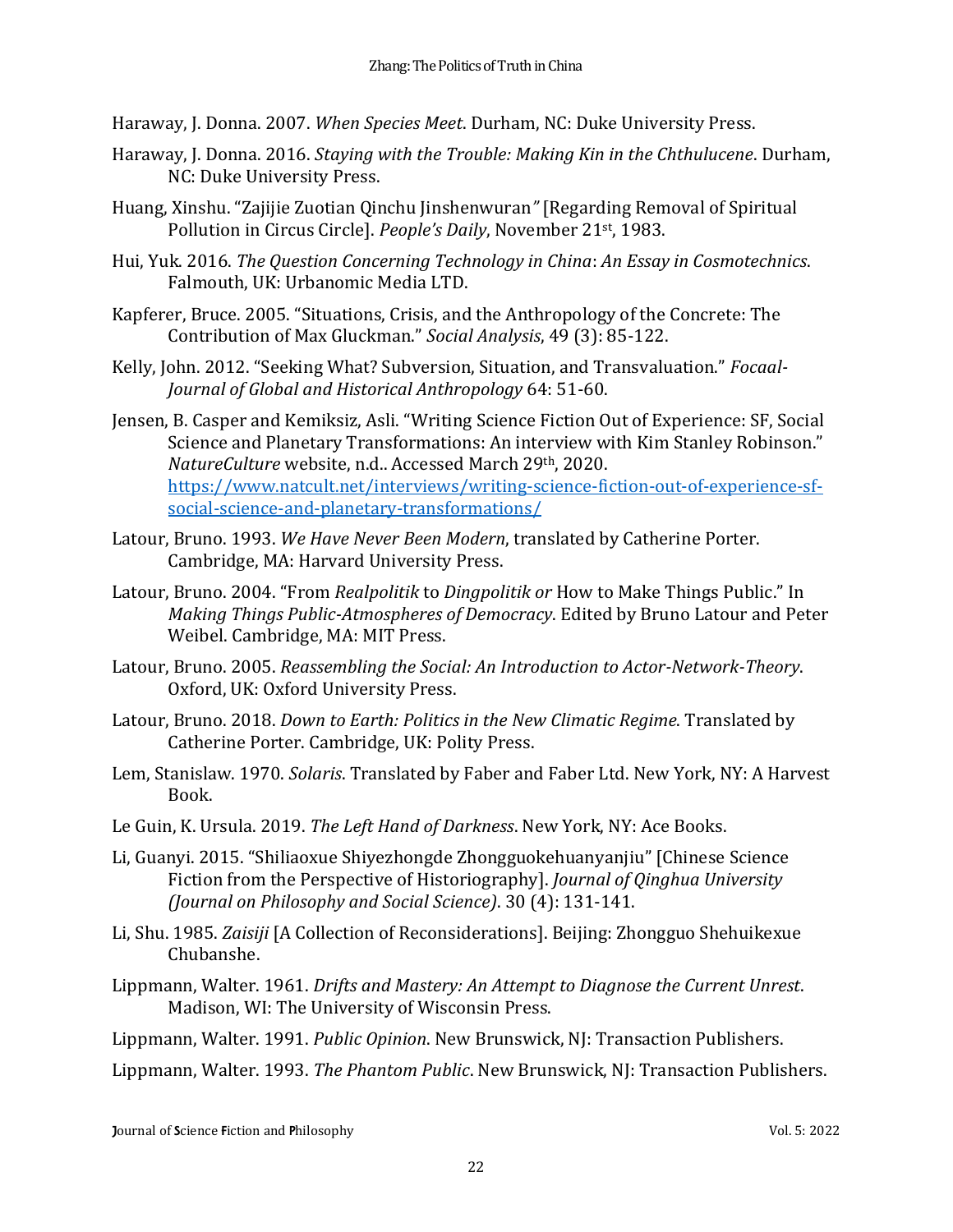- Liu, Cixin. 2001. "Zhaowendao" [*Hearing Dao in the Morning*]. *Nunu Shufang* website, January 7, 2012. Accessed March 1st, 2020. <https://www.kanunu8.com/book3/6644/>
- Liu, Cixin. 2013. "Beyond Narcissism: What Science Fiction Can Offer Literature." *Science Fiction Studies*. Translated by Holger Nahm and Babriel Ascher 40 (1): 22-32.
- Liu, Jin. 2009. "'Zhen' yv 'Huan' de jiehe—kuawenxueyvkexuelingyv de kehuanxiaoshuo" [Combination of 'Reality' and 'Fiction'—Science Fictions that Move through Literature and Science]. *Huazhong Normal University Journal of Postgraduates*. 16 (3): 42-44, 50.
- Liu, Xinfang. "A Study on the History of Science Popularization of People's Republic of China.*"* PhD diss., University of Science and Technology of China, 2010.
- Lu, Xun. 1948. *"*Lu Xun Quanji, Chapter 11*"* [Collections of Lu Xun]. Edited by Cai Yuanpei. *Lu Xun Xiansheng Jinian Weiyuanhui* [Memorial Committee of Professor Lu Xun].
- Lynch, Michael. 2012. "Self-exemplifying Revolutions? Note on Kuhn and Latour." *Social Studies of Science* 42 (3): 449-455.
- Nappi, Carla. 2009. *The Monkey and the Inkpot: Natural History and Its Transformations in Early Modern China*. Cambridge, MA: Harvard University Press.
- Ong, Aihwa. 2016. *Fungible Life: Experiment in the Asian City of Life*. Durham, NC: Duke University Press.
- Robbins, Joel. 2013. "Beyond the Suffering Subject: Toward an Anthropology of the Good." *Journal of the Royal Anthropological Institute*, 19 (N.S.): 447-462.
- Shi, Tong. "Kehuanzuoping zhongde Jinshenwuran Yeyingqinchu*"* [Spiritual Pollution in Science Fiction Shall be Dispelled as Well]. *People's Daily*, November 5th, 1983.
- Stone, D. Christopher. 2010. *Should Trees Have Standing? Law, Morality, and the Environment*. Oxford, UK: Oxford University Press.
- Ticktin, Miriam. 2015. "Nonhuman Suffering: A Humanitarian Project." In *The Clinic and the Court: Law, Medicine and Anthropology*. Edited by Ian Harper, Tobias Kelly and Akshay Khanna, 49-71. Cambridge, UK: Cambridge University Press.
- Tong, Enzheng. 1996. "Thirty Years of Chinese archaeology (1949-1979)." In *Nationalism, Politics, and the Practice of Archaeology*. Edited by Philip L. Kohl and Clare Fawcett. Cambridge, UK: Cambridge University Press.
- Wang, Ruoshui. 1999. *"Qingchujinshenwuren" qianhou*" [Before and After "Anti-Spiritual Pollution Campaign"]. Accessed June 28th, 2020. <http://www.wangruoshui.net/CHINESE/QINGWUQH.HTM>
- Wang, Xiaobo. 1997. "Zhonggouweishenmemeiyoukehuanpian" [*Why China Doesn't Have Science Fiction Movies*]. In *Xijvdianyingbao*.
- Wu, Yan. 2011. *Kehuanwenxuelungang* [On Principles of Science Fiction]. Chongqing: Chongqing Press.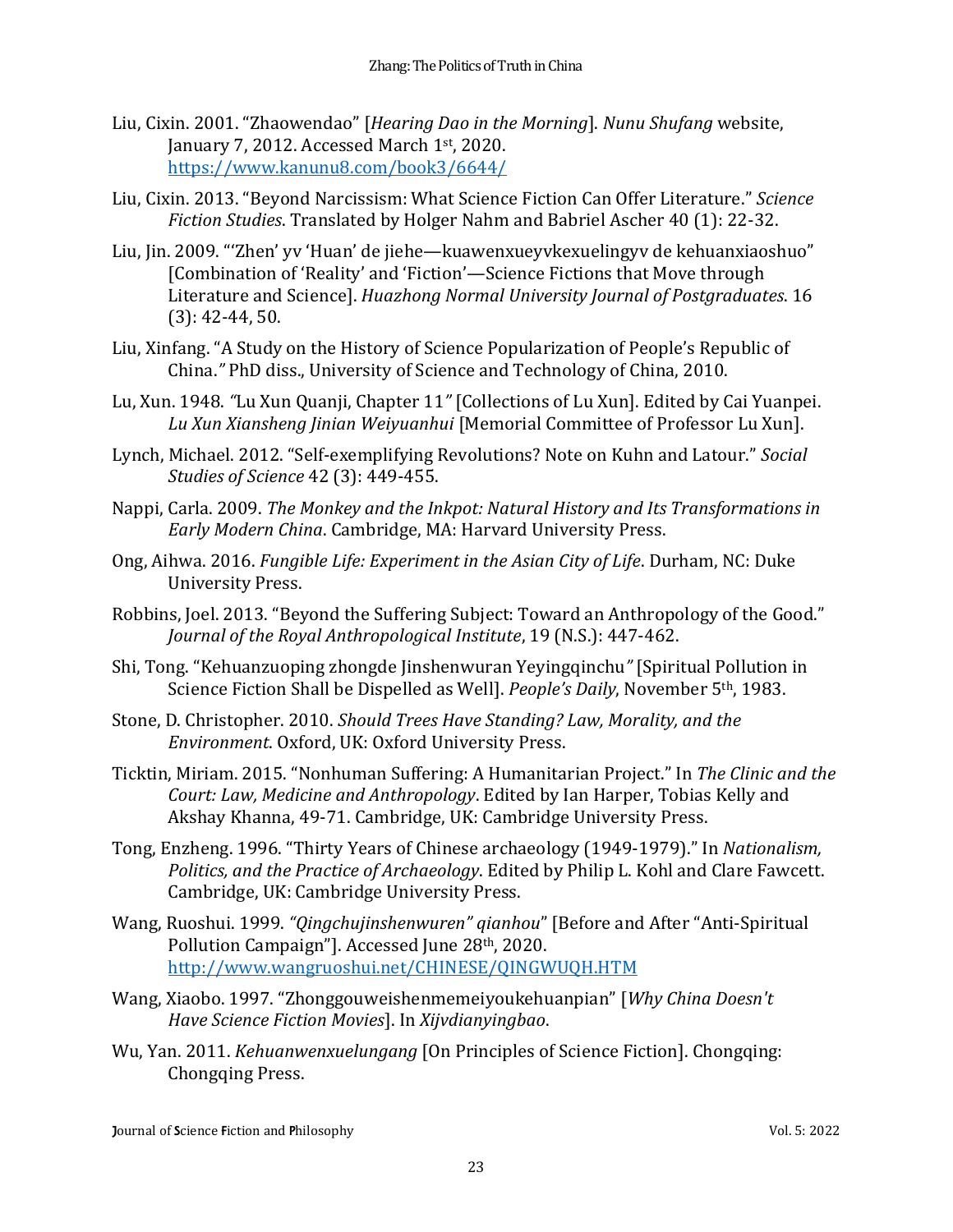- Yang, Huimin. "Zhongguo Kexie Changwei Tichu: Qinchu Kehuan Xiaoshuozhongde Jinshenwuran*"* [China Association of Science and Technology Suggests: Removal of Spiritual Pollution in Science Fiction]. *People's Daily*. November 2nd, 1983.
- Xv, Gang. 2018. "Kehuan, huo wenxuedehuangxiangyvxianshi-Zhenwenguang kehuanxiaoshuolun" [Science Popularization, or Imaginations and Realities in Literature-Science Fiction Theory from Zheng Wenguang]. *Masterpieces Review*, 5 (N.S.): 101-107.

Zhou, Zuoren. 1913. Yvtiandeshu [The Book of Raining Days]. Mingzhu yv Jianshe Press.

#### **Notes**

<sup>1</sup> Or Cixin Liu in English.

<sup>2</sup> Two terms for clarification here. I use the term ethics (rather than utility) mostly because of the obligatory nature of any "situation" (see endnote 3), or simply "what is at stake." When I speak about "ethics" in this paper, I am interested in delineating those "stakes" and the corresponding self-obligation.

By "ontology of truth," I mean to indicate not the ontology contained in a particular piece of science fiction, but the implicit ontology that emerges from a science fiction within its ecology. What view of existence does it seem that a science fiction develops when situated with writers, readers, governmental officials, educators, scientists and other forces within the dark forest of China?

<sup>3</sup> Rather than conducting a literary analysis or philosophical commentary, this paper attempts to conduct an anthropologically informed situational analysis (Gluckman, 1940; Kapferer, 2005; Evens, 2005; Kelly, 2012; Zigon, 2018). A situational analysis reveals contradictory and oppositional forces within a literary genre or philosophical tradition. As a student of biology, I like to use co-evolutionary processes to demonstrate my understanding of how a situation operates. For example, the clown fish and sea anemone co-habitation is a situation that contains antagonistic forces between the clown fish and the sea anemone. Their cohabitation is a situation where the clown fish and the sea anemone have to develop behavioral or morphological characteristics that constantly address each other. The co-evolution through which they adapt to each other not only transforms the sea anemone and the clown fish but also the relationship between them.

The chief difference made by analyzing science fiction situationally is that it reveals heterogenous forces lurking behind what we typically considered as plain and homogenous literary, social-cultural or philosophical space. Revealing such heterogeneity of Chinese science fiction and Liu's work encourages a new articulation of philosophy of science and science fiction. For this article, my analysis situates Liu and his world in the (im)mediate world he is a part of. This article will quote Liu's words, but my intention is less about articulating or canonizing his philosophy. In this regard, like Deleuze watches movies to articulate philosophy (See *Cinema 1* and *Cinema 2*) that might betrays the filmmaker's intentions, my situational analysis uses Liu's words in ways that may differ from Liu's intended meaning. This is not coincidental. Currently, Liu's other iconic works (notably *the Three-Body Trilogy*) have developed a modality of human agency that inspires ultra-conservative Chinese technological nationalism. As I conduct fieldwork in Chinese state-owned enterprises that focuses on oversea infrastructure development, my interlocutors have framed themselves as the Wall Breakers, and the Belt and Road Initiative is what allows Chinese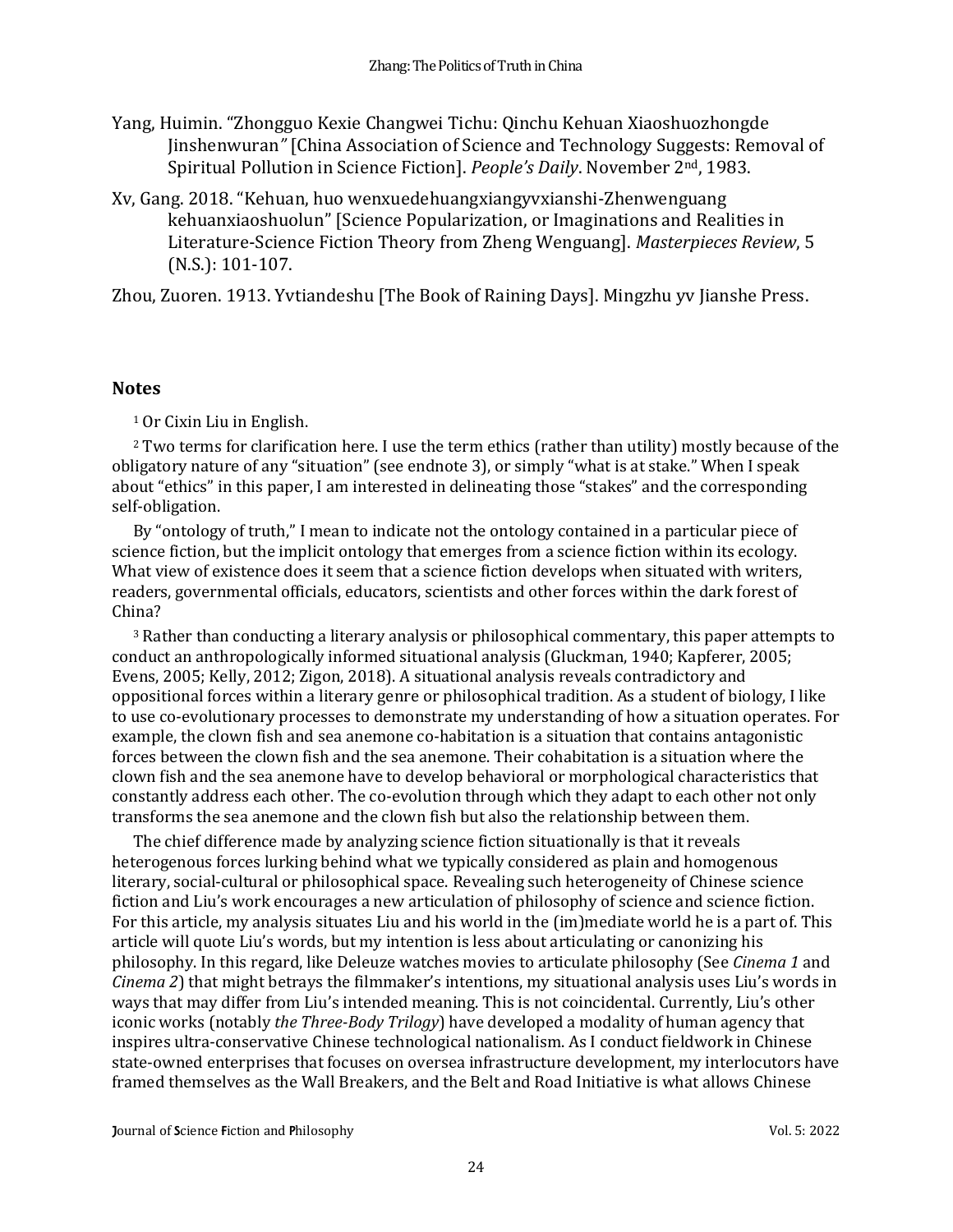civilization to survive in the Dark Forest of the global cosmos. Liu already becomes what he resists in Chinese public life. Like others Chinese science fiction writers whose work justify cold-war politics, his work inevitably justifies Chinese global expansion. In this respect, I am using Liu's own words to argue against Liu to resist this trend.

<sup>4</sup> "Unreality" here is used to express that common modernization sentiment that pre-modern people live in a state of un-enlightenment, a state of dreams and superstitions.

<sup>5</sup> Readers in sociolinguistics or linguistic anthropology will recognize the resonance of dialogical approach and Bakhtin's study of Greek genres. However, instead of focusing on the metastasis of power and ideology, my uptake of metalogue aims to explore the volatile creative energy within science fiction that is irreducible to power and ideology.

 $6$  Significant effort was put into finding the earliest Chinese science novel. However, my search yielded little result due to my difficulty accessing the original science novel texts. For a more comprehensive list of science novels and which sub-genre they belong to, please refer to Wu Yan's *Kehuanwenxueganglun* (2011).

<sup>7</sup> In a comparative lens, it is worth noting the different origins of science fiction and its cultural politics across the West, the Eastern bloc, and China. In the West, science fiction begins with liberal visionaries, however, the science fiction of central and Eastern Europe began as scientific utopias for revolutionary struggle (see *Red Planets: Marxism and Science Fiction*, 2009). The theme of revolutionary struggle then culminated in social criticism via the science fiction writing of Lem, the Strugatsky brothers, and others. In China, science fiction begins with the Republican awakening, not the communist movement. In fact, John Dewey may have well influenced the development of science fiction as a moral awakening tool as he made his influential two-year trip to China during the early 1920s. Despite the interesting nature of the discussion, the connections and differences between Soviet and Chinese science fiction remain a subject for another paper.

<sup>8</sup> The Four Cardinal Principles were drafted by Deng (1979, 164) after the fall of the Gang of Four, the four principles being: 1. The principle of upholding the socialist path. 2 The principle of upholding the dictatorship of the proletariat class. 3. The principle of upholding the leadership of the Communist party. 4. The principle of upholding Marxist-Leninism and Maoist thought. It is worth noting that the second principle was revised from "the dictatorship of proletariat class" to "the People's democratic dictatorship."

<sup>9</sup> Obviously, a bizarre political outcome to the American left, but a quite predictable pattern for Chinese socialism.

<sup>10</sup> Even the China Association of Circus had to post an announcement in *People's Daily* on the necessity of purging "spiritual pollution" from Chinese circus practice (Huang, 1983).

<sup>11</sup> Science popularization even produced a new type of state-issued career, so-called 科普工作者 (science popularization workers). The science popularization workers are usually intellectuals (sometimes current or formerly trained scientists) who know how to write their "Facts" or "Truth" down in simple language that peasants and factory workers can understand. During the 1950s, each Chinese county or city may have had one or two science popularization workers. Science popularization workers are considered the frontier fighters who weaponize various media tools to fight off Superstitions as national enemies.

<sup>12</sup> The CRISP was proposed by Dr. Gao, an Academician (the highest title that a scientist can obtain in China) from the Chinese Academy of Sciences, who graduated from the University of Chicago Medical School in 1927. Instead of scientific achievements, he is most famous for his science novels, science poetries, and science popularization works, such as *a d* <del>*f*</del> (*An d <i>f f f f f f f f f f f f f f f <i>f***</del> <b>***<i>f***</del> <b>***f Autobiography of Bacteria)*.

**Journal of Science Fiction and Philosophy Compact Science Fiction and Philosophy** Vol. 5: 2022